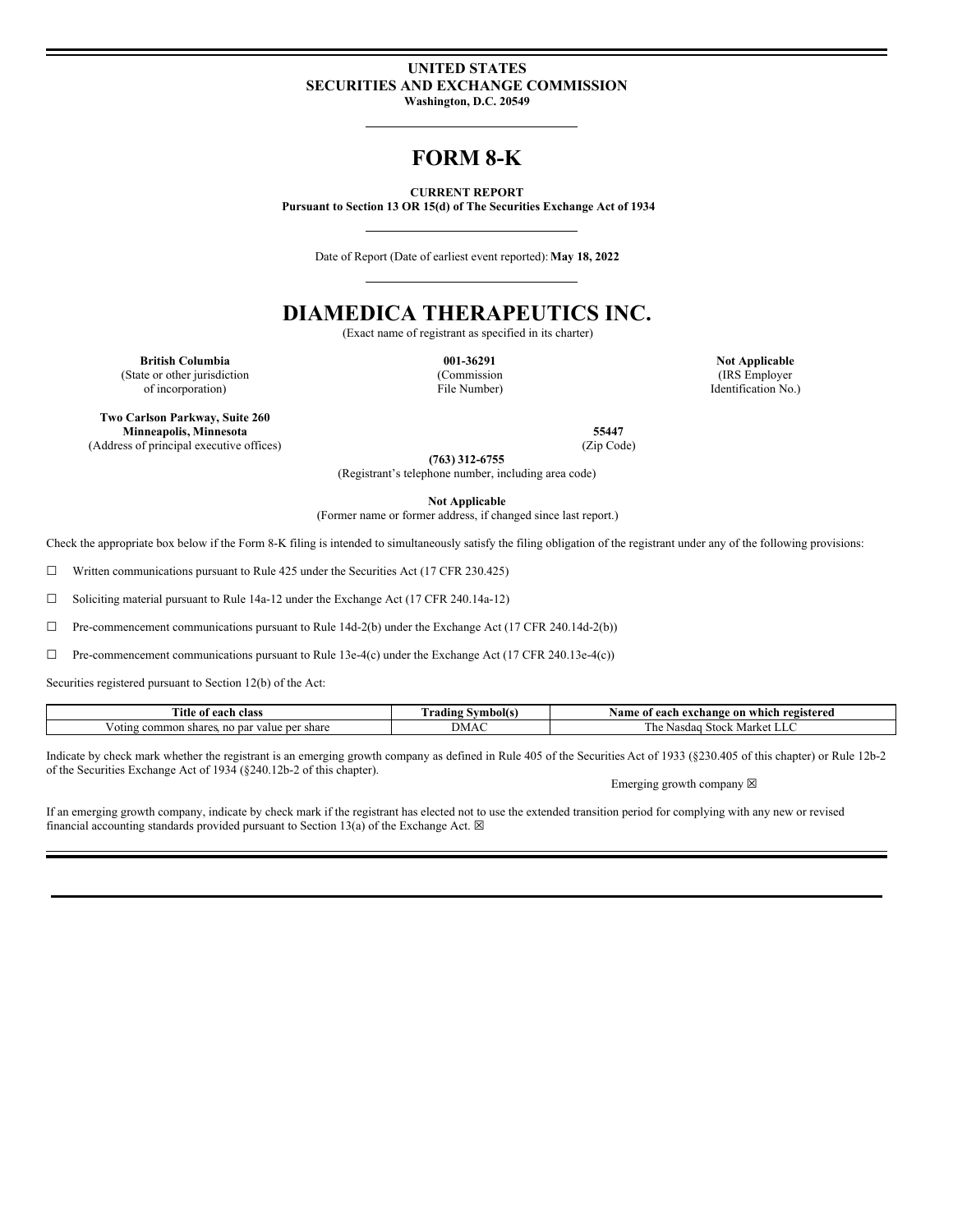### Item 5.02 Departure of Directors or Certain Officers; Election of Directors; Appointment of Certain Officers; Compensatory Arrangements of Certain **Officers.**

On May 18, 2022, the shareholders of DiaMedica Therapeutics Inc. (the "Company"), upon recommendation of the Board of Directors of the Company (the "Board"), approved the DiaMedica Therapeutics Inc. Amended and Restated 2019 Omnibus Incentive Plan (the "Amended 2019 Plan") at the 2022 Annual General Meeting of Shareholders (the "2022 AGM"). The Board previously approved the Amended 2019 Plan, subject to approval by the Company's shareholders, on March 10, 2022.

The Amended 2019 Plan became effective immediately upon approval by the Company's shareholders and will expire on May 21, 2029, unless terminated earlier by the Board. The Amended 2019 Plan incorporates an amendment to increase the number of the Company's voting common shares, no par value per share (the "Common Shares"), available for issuance thereunder by an additional 2,000,000 Common Shares. In addition, the Amended 2019 Plan incorporates a more stringent limit on nonemployee director compensation. Instead of imposing a limit on the number of Common Shares subject to non-employee director awards during any one calendar year, the Amended 2019 Plan imposes a dollar limit on total non-employee director compensation per director per calendar year. The Amended 2019 Plan also reflects the Company's continuance out of the Canadian federal jurisdiction under the Canada Business Corporations Act and into British Columbia under British Columbia's Business Corporations Act, which was previously approved by the Company's shareholders at its 2019 Annual General and Special Meeting of Shareholders.

The foregoing summary of the Amended 2019 Plan does not purport to be complete and is qualified in its entirety by reference to the text of the Amended 2019 Plan, which is filed as Exhibit 10.1 to this Current Report on Form 8-K and incorporated herein by reference. A more detailed summary of the Amended 2019 Plan can be found in "Voting Proposal Three – Approval of DiaMedica [Therapeutics](http://www.sec.gov/Archives/edgar/data/1401040/000143774922008264/dmtp20220327_def14a.htm) Inc. Amended and Restated 2019 Omnibus Incentive Plan" in the definitive proxy statement for the Company's 2022 AGM filed with the United States Securities and Exchange Commission on April 5, 2022 (the "2022 Proxy Statement"), which description is incorporated by reference herein.

### **Item 5.07 Submission of Matters to a Vote of Security Holders.**

The Company held its 2022 AGM on May 18, 2022. As of the close of business on March 22, 2022, the record date for the 2022 AGM, there were 26,443,067 Common Shares outstanding and entitled to vote at the 2022 AGM. Each Common Share was entitled to one vote. Shareholders holding an aggregate of 12,329,066 Common Shares entitled to vote at the 2022 AGM, representing 46.62% of the outstanding shares as of the record date, and which constituted a quorum thereof, were present in person or represented by proxy at the 2022 AGM.

At the 2022 AGM, the Company's shareholders considered three voting proposals, each of which is described in more detail in the Company's 2022 Proxy Statement.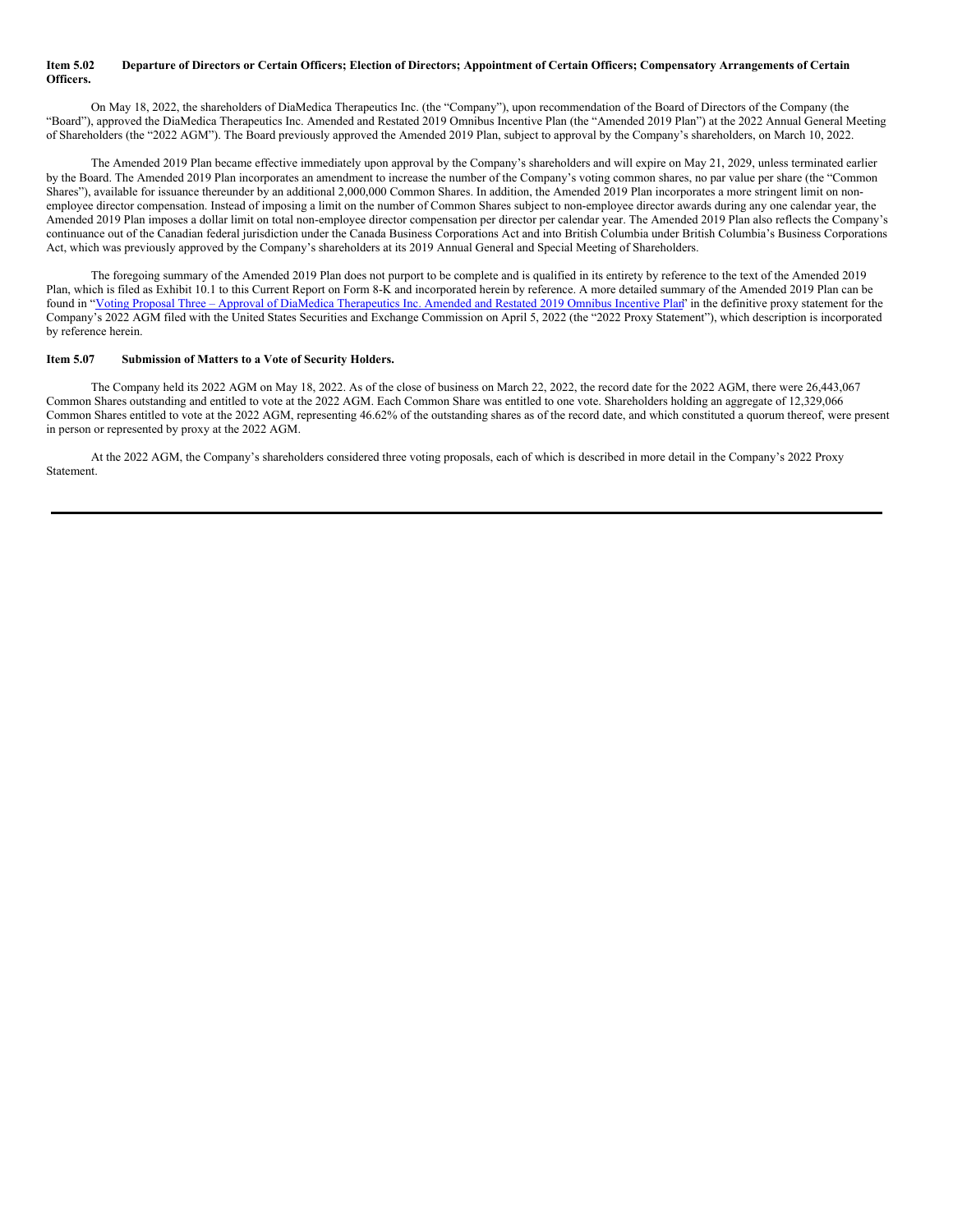The final results of each voting proposal brought before a vote of the Company's shareholders at the 2022 AGM are set forth below:

### **Voting Proposal No. 1 - Election of Directors.**

The six director nominees proposed by the Board were elected to serve as members of the Board until the next annual general meeting of shareholders and until their respective successors are duly elected and qualified by the following final voting results:

|                       |           | <b>Votes Withheld/</b> |                         |  |
|-----------------------|-----------|------------------------|-------------------------|--|
|                       | Votes For | <b>Votes Abstained</b> | <b>Broker Non-Votes</b> |  |
| <b>Richard Pilnik</b> | 3.407.809 | 1,320,589              | 7,600,668               |  |
| Amy Burroughs         | 4.574.272 | 154.126                | 7,600,668               |  |
| Michael Giuffre, M.D. | 4.514.694 | 213,704                | 7.600.668               |  |
| James Parsons         | 4.645.110 | 83.288                 | 7.600.668               |  |
| <b>Rick Pauls</b>     | 4,591,063 | 137,335                | 7,600,668               |  |
| Charles Semba, M.D.   | 4,661,736 | 66,662                 | 7,600,668               |  |

### **Voting Proposal No. 2 - Appointment of Independent Registered Public Accounting Firm.**

The voting proposal to appoint Baker Tilly US, LLP as the Company's independent registered public accounting firm for the year ending December 31, 2022 and authorize the Board to fix the Company's independent registered public accounting firm's remuneration was approved by the following final voting results:

| ∕otes For                     | $ -$<br>Abstained<br>∕otes<br>Withheld/V<br>votes | v otes<br>Non-<br>Broker |
|-------------------------------|---------------------------------------------------|--------------------------|
| 755.82<br>12,2 <i>00</i> ,027 | $\mathbf{z}$<br>73.242                            |                          |

### Voting Proposal No. 3 - Approval of DiaMedica Therapeutics Inc. Amended and Restated 2019 Omnibus Incentive Plan.

The DiaMedica Therapeutics Inc. Amended and Restated 2019 Omnibus Incentive Plan was approved by the following final voting results:

| otes<br>For                                     | - -<br>Abstained<br>Withheld/Votes<br>otes/ | Non-Votes<br>Broker    |
|-------------------------------------------------|---------------------------------------------|------------------------|
| $F \cap T$<br>$\sqrt{2}$<br>$\overline{ }$<br>. | 140,997                                     | $\epsilon$<br>,600,668 |

### **Item 9.01 Financial Statements and Exhibits.**

(d) *Exhibits*.

| Exhibit No. | <b>Description</b>                                                                            |
|-------------|-----------------------------------------------------------------------------------------------|
| 10.1        | DiaMedica Therapeutics Inc. Amended and Restated 2019 Omnibus Incentive Plan (filed herewith) |
| 104         | The cover page from this Current Report on Form 8-K, formatted in Inline XBRL                 |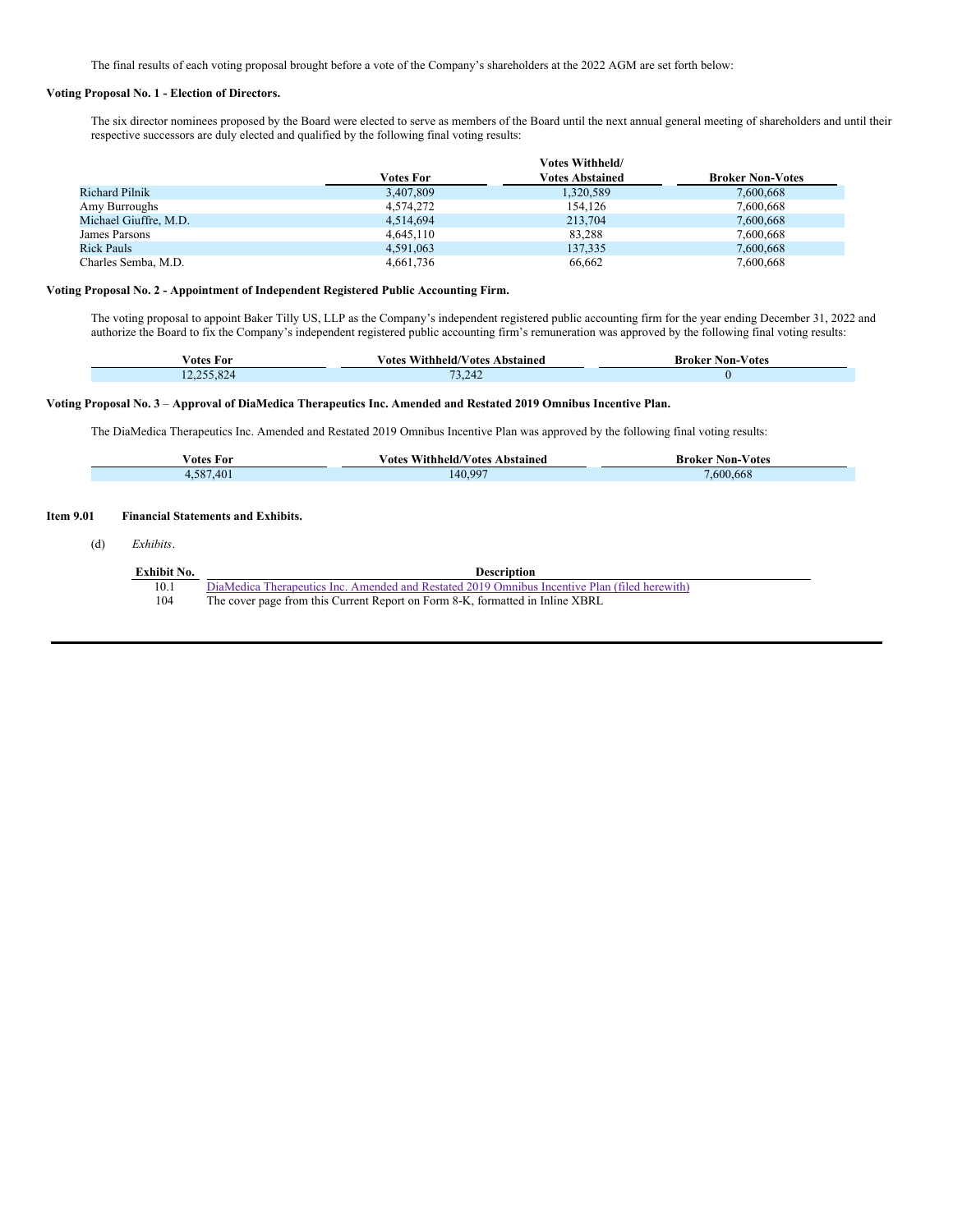### **SIGNATURE**

Pursuant to the requirements of the Securities Exchange Act of 1934, the registrant has duly caused this report to be signed on its behalf by the undersigned hereunto duly authorized.

### **DIAMEDICA THERAPEUTICS INC.**

By: /s/ Scott Kellen

Scott Kellen Chief Financial Officer and Secretary

Dated: May 19, 2022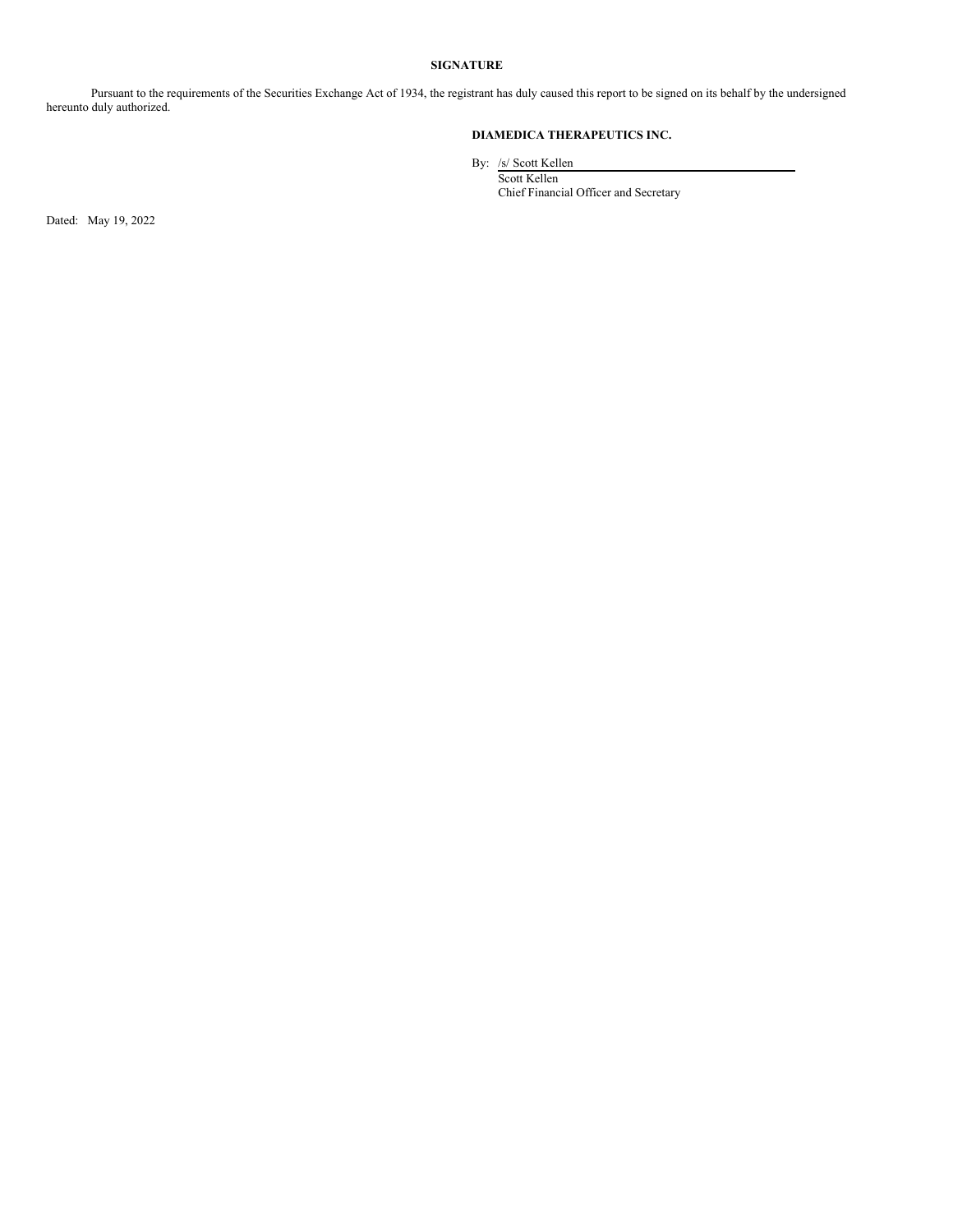### **DIAMEDICA THERAPEUTICS INC. AMENDED AND RESTATED 2019 OMNIBUS INCENTIVE PLAN**

**(As amended on May 18, 2022)**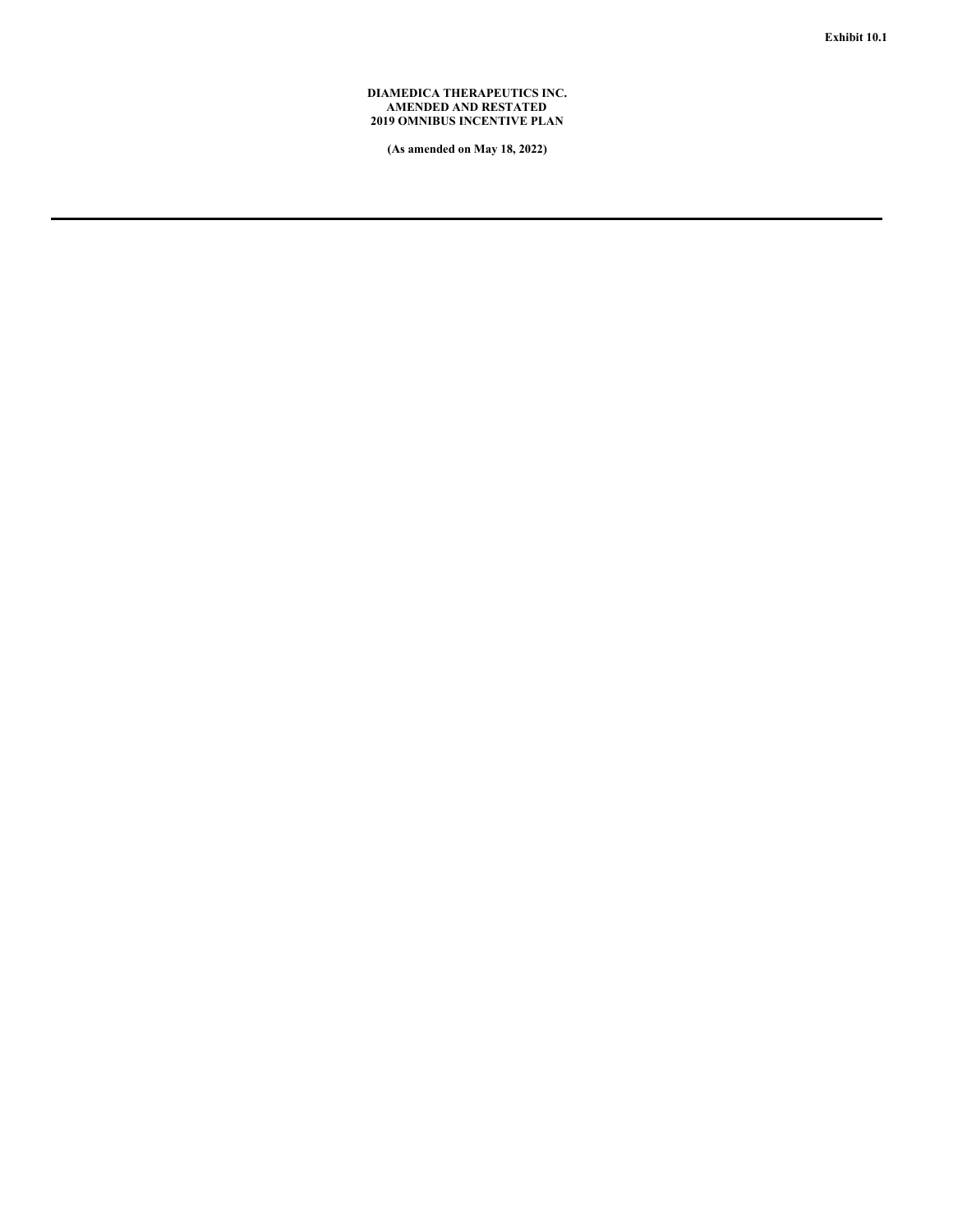| 1.  | Purpose of Plan.                                                          |    |
|-----|---------------------------------------------------------------------------|----|
| 2.  | Definitions.                                                              |    |
| 3.  | Plan Administration.                                                      |    |
| 4.  | Shares Available for Issuance.                                            |    |
| 5.  | Participation.                                                            |    |
| 6.  | Options.                                                                  | 9  |
| 7.  | Stock Appreciation Rights.                                                | 10 |
| 8.  | Restricted Stock Awards, Restricted Stock Units and Deferred Stock Units. | 11 |
| 9.  | Performance Awards.                                                       | 12 |
| 10. | Non-Employee Director Awards.                                             | 14 |
| 11. | Other Stock-Based Awards.                                                 | 14 |
| 12. | Dividend Equivalents.                                                     | 15 |
| 13. | Effect of Termination of Employment or Other Service.                     | 15 |
| 14. | Payment of Withholding Taxes.                                             | 18 |
| 15. | Change in Control.                                                        | 18 |
| 16. | Rights of Eligible Recipients and Participants; Transferability.          | 20 |
| 17. | Securities Law and Other Restrictions.                                    | 22 |
| 18. | Deferred Compensation; Compliance with Section 409A.                      | 22 |
| 19. | Amendment, Modification and Termination.                                  | 22 |
| 20. | Substituted Awards.                                                       | 23 |
| 21. | Duration of this Plan.                                                    | 23 |
| 22. | Miscellaneous.                                                            | 23 |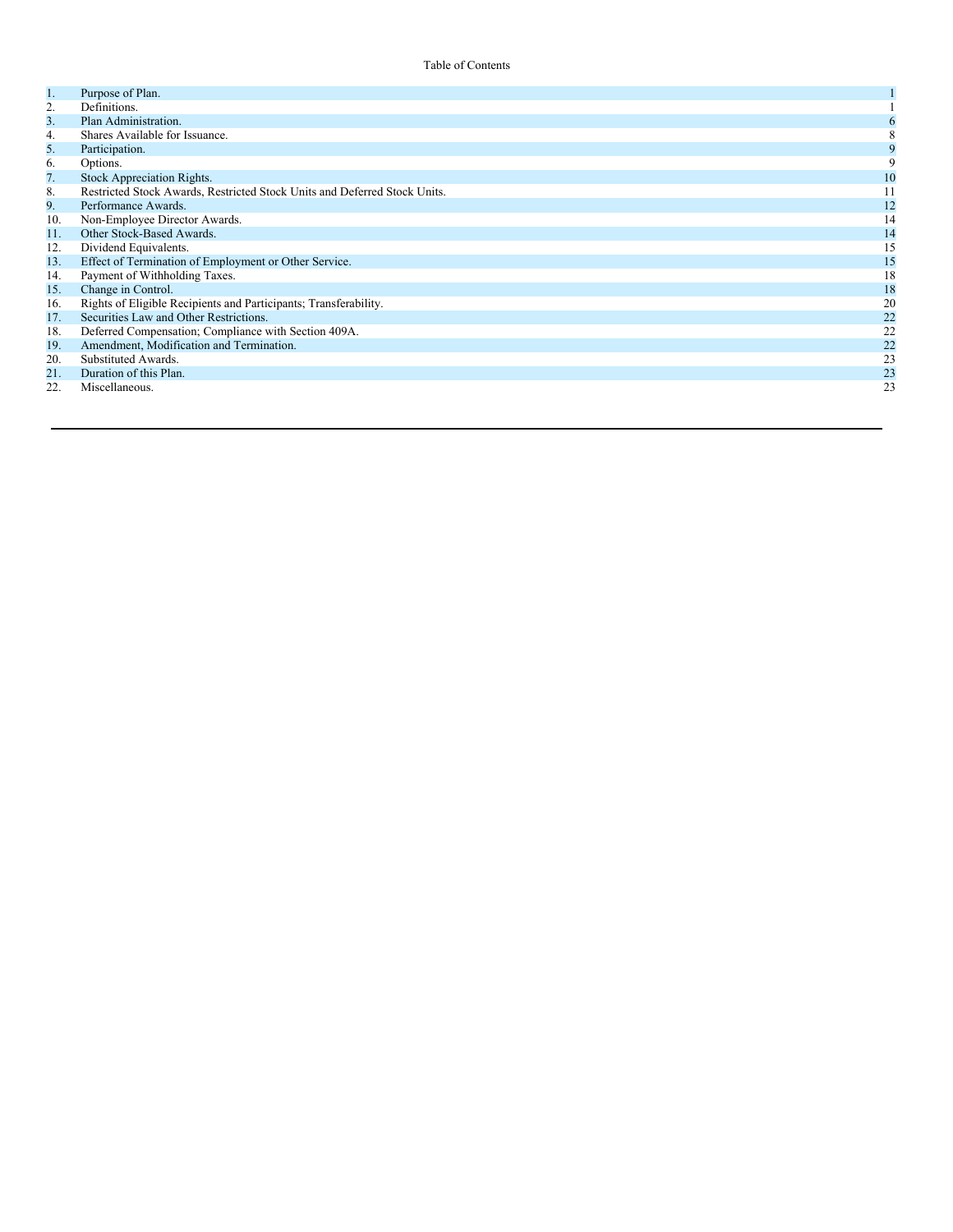### **DIAMEDICA THERAPEUTICS INC. AMENDED AND RESTATED 2019 OMNIBUS INCENTIVE PLAN**

### 1. Purpose of Plan.

The purpose of the DiaMedica Therapeutics Inc. Amended and Restated 2019 Omnibus Incentive Plan (this "Plan") is to advance the interests of DiaMedica Therapeutics Inc. a corporation governed under the laws of British Columbia (the "Company"), and its shareholders by enabling the Company and its Subsidiaries to attract and retain qualified individuals to perform services for the Company and its Subsidiaries, providing incentive compensation for such individuals that is linked to the growth and profitability of the Company and increases in shareholder value and aligning the interests of such individuals with the interests of its shareholders through opportunities for equity participation in the Company. The original version of this Plan initially became effective upon its approval by the Company's shareholders on May 22, 2019. This Plan has been approved by the Board and shall become effective upon approval by the shareholders of the Company on May 18, 2022.

#### 2. Definitions.

The following terms will have the meanings set forth below, unless the context clearly otherwise requires. Terms defined elsewhere in this Plan will have the same meaning throughout this Plan.

2.1 "Adverse Action" means any action or conduct by a Participant that the Committee, in its sole discretion, determines to be injurious, detrimental, prejudicial or adverse to the interests of the Company or any Subsidiary, including: (a) disclosing confidential information of the Company or any Subsidiary to any person not authorized by the Company or Subsidiary to receive it, (b) engaging, directly or indirectly, in any commercial activity that in the judgment of the Committee competes with the business of the Company or any Subsidiary or (c) interfering with the relationships of the Company or any Subsidiary and their respective employees, independent contractors, customers, prospective customers and vendors.

2.2 "Affiliate" means, with respect to any Person, any other Person directly or indirectly controlling, controlled by or under common control with, such Person where "control" will have the meaning given such term under Rule 405 of the Securities Act.

2.3 "Applicable Law" means any applicable law, including without limitation, (a) provisions of the Code, the Securities Act, the Exchange Act and any rules or regulations thereunder; (b) corporate, securities, tax or other laws, statutes, rules, requirements or regulations, whether federal, state, provincial, local or foreign; and (c) rules of any securities exchange, national market system or automated quotation system on which the Shares are listed, quoted or traded.

2.4 "Award" means, individually or collectively, an Option, Stock Appreciation Right, Restricted Stock Award, Restricted Stock Unit, Deferred Stock Unit, Performance Award, Non-Employee Director Award, or Other Stock-Based Award, in each case granted to an Eligible Recipient pursuant to this Plan.

2.5 "Award Agreement" means either: (a) a written or electronic (as provided in Section 22.7) agreement entered into by the Company and a Participant setting forth the terms and provisions applicable to an Award granted under this Plan, including any amendment or modification thereof, or (b) a written or electronic (as provided in Section 22.7) statement issued by the Company to a Participant describing the terms and provisions of such an Award, including any amendment or modification thereof.

2.6 "Board" means the Board of Directors of the Company.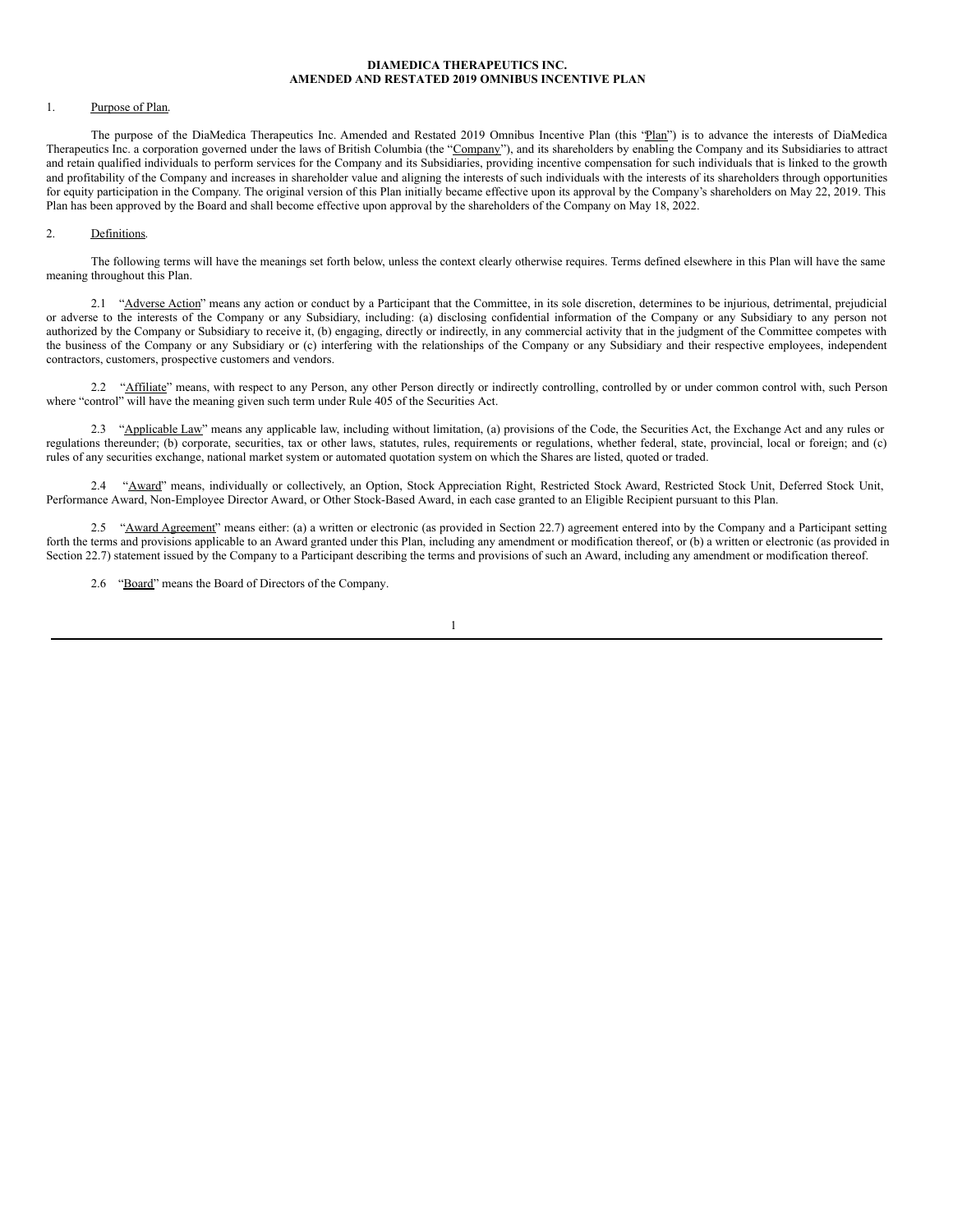2.7 "Broker Exercise Notice" means a written notice pursuant to which a Participant, upon exercise of an Option, irrevocably instructs a broker or dealer to sell a sufficient number of Shares to pay all or a portion of the exercise price of the Option and/or any related withholding tax obligations and remit such sums to the Company and directs the Company to deliver Shares to be issued upon such exercise directly to such broker or dealer or its nominee.

2.8 "Cause" means, unless otherwise provided in an Award Agreement, (a) "Cause" as defined in any employment, consulting, severance or similar agreement between the Participant and the Company or one of its Subsidiaries or Affiliates (an "Individual Agreement"), or (b) if there is no such Individual Agreement or if it does not define Cause: (i) dishonesty, fraud, misrepresentation, embezzlement or deliberate injury or attempted injury, in each case related to the Company or any Subsidiary; (ii) any unlawful or criminal activity of a serious nature; (iii) any intentional and deliberate breach of a duty or duties that, individually or in the aggregate, are material in relation to the Participant's overall duties; (iv) any material breach by a Participant of any employment, service, confidentiality, non-compete or non-solicitation agreement entered into with the Company or any Subsidiary; or (v) before a Change in Control, such other events as will be determined by the Committee. Before a Change in Control, the Committee will, unless otherwise provided in an Individual Agreement, have the sole discretion to determine whether "Cause" exists with respect to subclauses (i), (ii), (iii), (iv) or (v) above, and its determination will be final.

2.9 "Change in Control" means, unless otherwise provided in an Award Agreement or any Individual Agreement, and except as provided in Section 18, an event described in Section 15.1 of this Plan.

2.10 "Code" means the United States Internal Revenue Code of 1986, as amended. Any reference to a section of the Code herein will be deemed to include a reference to any applicable regulations thereunder and any successor or amended section of the Code.

2.11 "Committee" means the Board or, if the Board so delegates, the Compensation Committee of the Board or a subcommittee thereof, or any other committee delegated authority by the Board to administer this Plan. If the Board determines appropriate, such committee may be comprised solely of directors designated by the Board to administer this Plan who are (a) "non-employee directors" within the meaning of Rule 16b-3 under the Exchange Act, and (b) "independent directors" within the meaning of the rules of the Nasdaq Stock Market (or other applicable exchange or market on which the Common Shares may be traded or quoted). The members of the Committee will be appointed from time to time by and will serve at the discretion of the Board. Any action duly taken by the Committee will be valid and effective, whether or not the members of the Committee at the time of such action are later determined not to have satisfied the requirements of membership provided herein.

2.12 "Common Shares" or "Shares" means the voting common shares, no par value, of the Company, or the number and kind of shares of stock or other securities into which such Common Shares may be changed in accordance with Section 4.5 of this Plan.

2.13 "Company" means DiaMedica Therapeutics Inc., a corporation organized under the laws of British Columbia, and any successor thereto as provided in Section 22.5 of this Plan.

2.14 "Consultant" means a person engaged to provide consulting or advisory services (other than as an Employee or a Director) to the Company or any Subsidiary that: (a) are not in connection with the offer and sale of the Company's securities in a capital raising transaction and (b) do not directly or indirectly promote or maintain a market for the Company's securities.

2.15 "Deferred Stock Unit" means a right granted to an Eligible Recipient pursuant to Section 8 of this Plan to receive Shares (or the equivalent value in cash or other property if the Committee so provides) at a future time as determined by the Committee, or as determined by the Participant within guidelines established by the Committee in the case of voluntary deferral elections.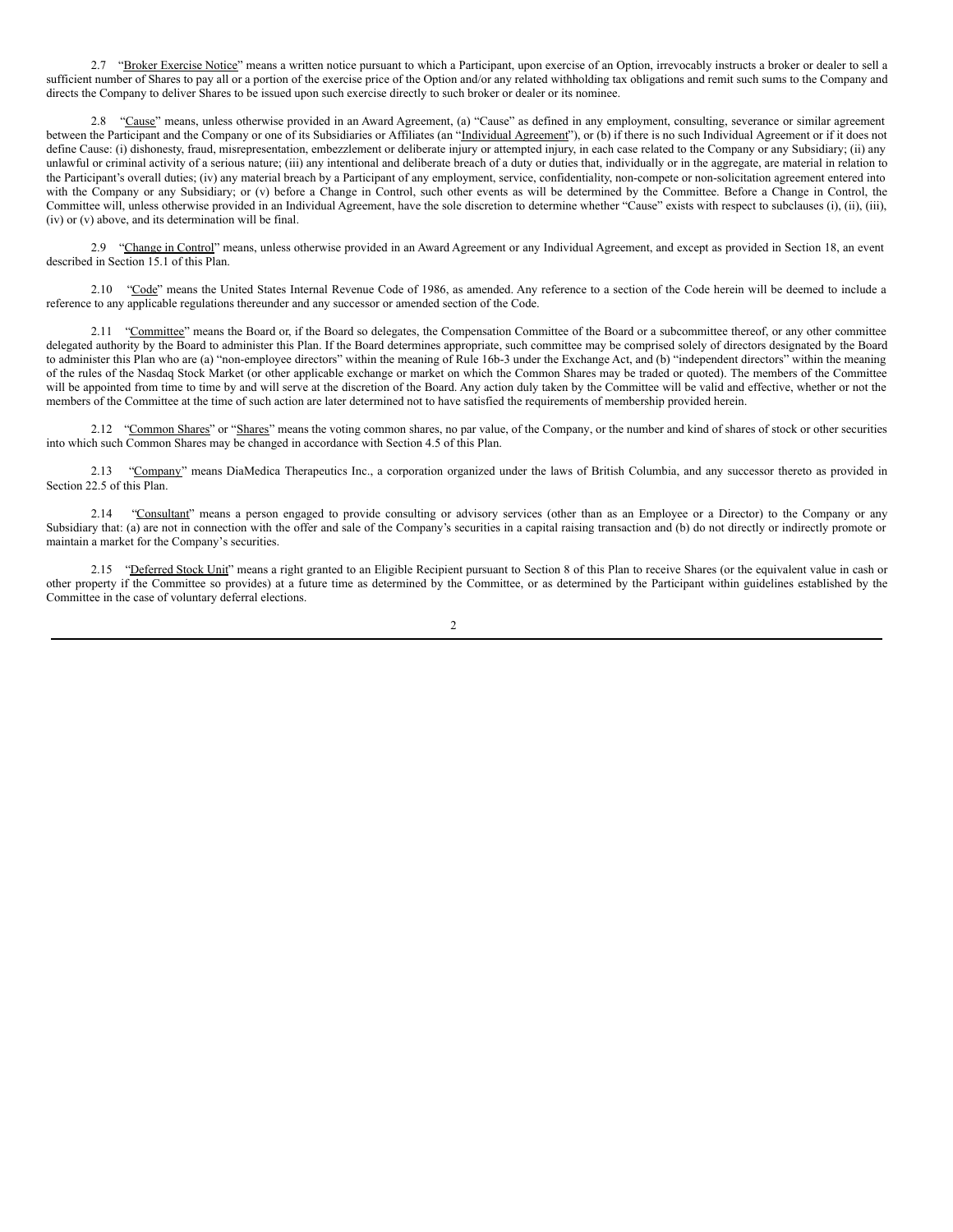#### 2.16 "Director" means a member of the Board.

2.17 "Disability" means, unless otherwise provided in an Award Agreement, with respect to a Participant who is a party to an Individual Agreement, which agreement contains a definition of "disability" or "permanent disability" (or words of like import) for purposes of termination of employment thereunder by the Company, "disability" or "permanent disability" as defined in the most recent of such agreements; or in all other cases, means the disability of the Participant such as would entitle the Participant to receive disability income benefits pursuant to the long-term disability plan of the Company or Subsidiary then covering the Participant or, if no such plan exists or is applicable to the Participant, the permanent and total disability of the Participant within the meaning of Section  $22(e)(3)$  of the Code.

- 2.18 "Dividend Equivalents" has the meaning set forth in Section 3.2(l) of this Plan.
- 2.19 "Eligible Recipients" means all Employees, all Non-Employee Directors and all Consultants.

2.20 "Employee" means any individual performing services for the Company or a Subsidiary and designated as an employee of the Company or a Subsidiary on the payroll records thereof. An Employee will not include any individual during any period he or she is classified or treated by the Company or Subsidiary as an independent contractor, a consultant, or any employee of an employment, consulting or temporary agency or any other entity other than the Company or Subsidiary, without regard to whether such individual is subsequently determined to have been, or is subsequently retroactively reclassified as a common-law employee of the Company or Subsidiary during such period. An individual will not cease to be an Employee in the case of: (a) any leave of absence approved by the Company, or (b) transfers between locations of the Company or between the Company or any Subsidiaries. For purposes of Incentive Stock Options, no such leave may exceed ninety (90) days, unless reemployment upon expiration of such leave is guaranteed by statute or contract. If reemployment upon expiration of a leave of absence approved by the Company or a Subsidiary, as applicable, is not so guaranteed, then ninety (90) days following the ninety-first (91st) day of such leave, any Incentive Stock Option held by a Participant will cease to be treated as an Incentive Stock Option and will be treated for tax purposes as a Non-Statutory Stock Option. Neither service as a Director nor payment of a Director's fee by the Company will be sufficient to constitute "employment" by the Company.

2.21 "Exchange Act" means the United States Securities Exchange Act of 1934, as amended. Any reference to a section of the Exchange Act herein will be deemed to include a reference to any applicable rules and regulations thereunder and any successor or amended section of the Exchange Act.

2.22 "Fair Market Value" means, with respect to the Common Shares, as of any date a price that is equal to the closing sale price of a Common Share as of the end of the regular trading session on such date, as reported by the Nasdaq Stock Market or any national securities exchange on which the Common Shares are then listed (or, if no shares were traded on such date, as of the next preceding date on which there was such a trade) or if the Common Shares are not so listed, admitted to unlisted trading privileges or reported on any national exchange, the closing sale price as of the immediately preceding trading date at the end of the regular trading session, as reported by the OTC Bulletin Board, OTC Markets or other comparable quotation service (or, if no shares were traded or quoted on such date, as of the next preceding date on which there was such a trade or quote). In the event the Common Shares are not publicly traded at the time a determination of its value is required to be made hereunder, the determination of Fair Market Value shall be made by the Committee in such manner as it deems appropriate and in good faith in the exercise of its reasonable discretion, and consistent with the definition of "fair market value" under Section 409A of the Code. If determined by the Committee, such determination will be final, conclusive and binding for all purposes and on all persons, including the Company, the shareholders of the Company, the Participants and their respective successors-in-interest. No member of the Committee will be liable for any determination regarding the fair market value of the Common Shares that is made in good faith.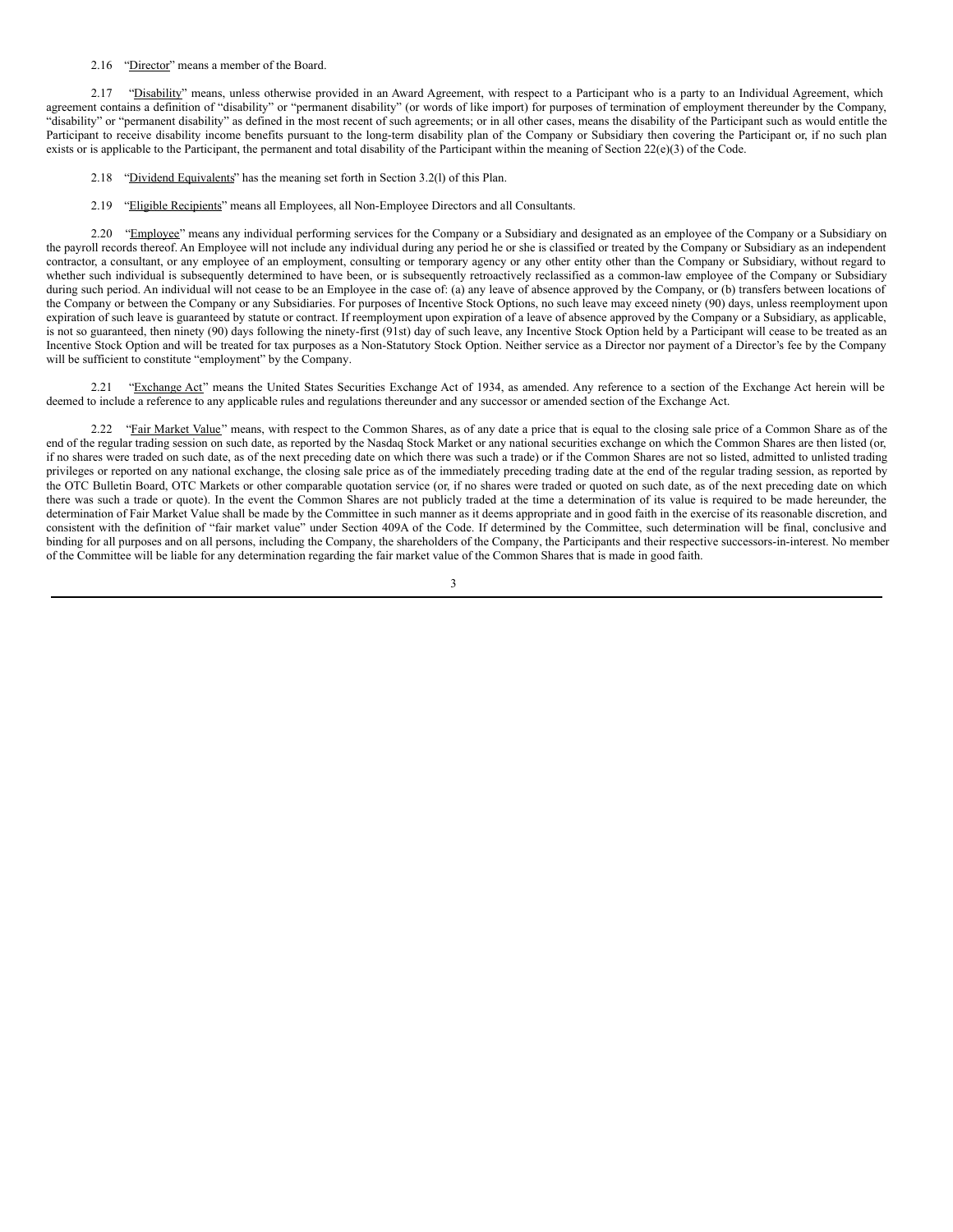2.23 "Grant Date" means the date an Award is granted to a Participant pursuant to this Plan and as determined pursuant to Section 5 of this Plan.

2.24 "Incentive Stock Option" means a right to purchase Common Shares granted to an Employee pursuant to Section 6 of this Plan that is designated as and intended to meet the requirements of an "incentive stock option" within the meaning of Section 422 of the Code.

2.25 "Individual Agreement" has the meaning set forth in Section 2.8 of this Plan.

2.26 "Non-Employee Director" means a Director who is not an Employee.

2.27 "Non-Employee Director Award" means any Award granted, whether singly, in combination, or in tandem, to an Eligible Recipient who is a Non-Employee Director, pursuant to such applicable terms, conditions and limitations as the Board or Committee may establish in accordance with this Plan, including any Non-Employee Director Option.

2.28 "Non-Employee Director Option" means a Non-Statutory Stock Option granted to a Non-Employee Director pursuant to Section 10 of this Plan.

2.29 "Non-Statutory Stock Option" means a right to purchase Common Shares granted to an Eligible Recipient pursuant to Section 6 of this Plan that is not intended to meet the requirements of or does not qualify as an Incentive Stock Option.

2.30 "Option" means an Incentive Stock Option or a Non-Statutory Stock Option, including a Non-Employee Director Option.

2.31 "Other Stock-Based Award" means an Award, denominated in Shares, not otherwise described by the terms of this Plan, granted pursuant to Section 11 of this Plan.

2.32 "Participant" means an Eligible Recipient who receives one or more Awards under this Plan.

2.33 "Performance Award" means a right granted to an Eligible Recipient pursuant to Section 9 of this Plan to receive an amount of cash, number of Shares, or a combination of both, contingent upon and the value of which at the time it is payable is determined as a function of the extent of the achievement of one or more Performance Goals during a specified Performance Period or the achievement of other objectives during a specified period.

"Performance Goals" mean with respect to any applicable Award, one or more targets, goals or levels of attainment required to be achieved during the specified Performance Period, as set forth in the related Award Agreement.

2.35 "Performance Period" means the period of time, as determined by the Committee, during which the Performance Goals must be met in order to determine the degree of payout or vesting with respect to an Award.

2.36 "Period of Restriction" means the period when a Restricted Stock Award or Restricted Stock Units are subject to a substantial risk of forfeiture (based on the passage of time, the achievement of Performance Goals, or upon the occurrence of other events as determined by the Committee, in its discretion), as provided in Section 8 of this Plan.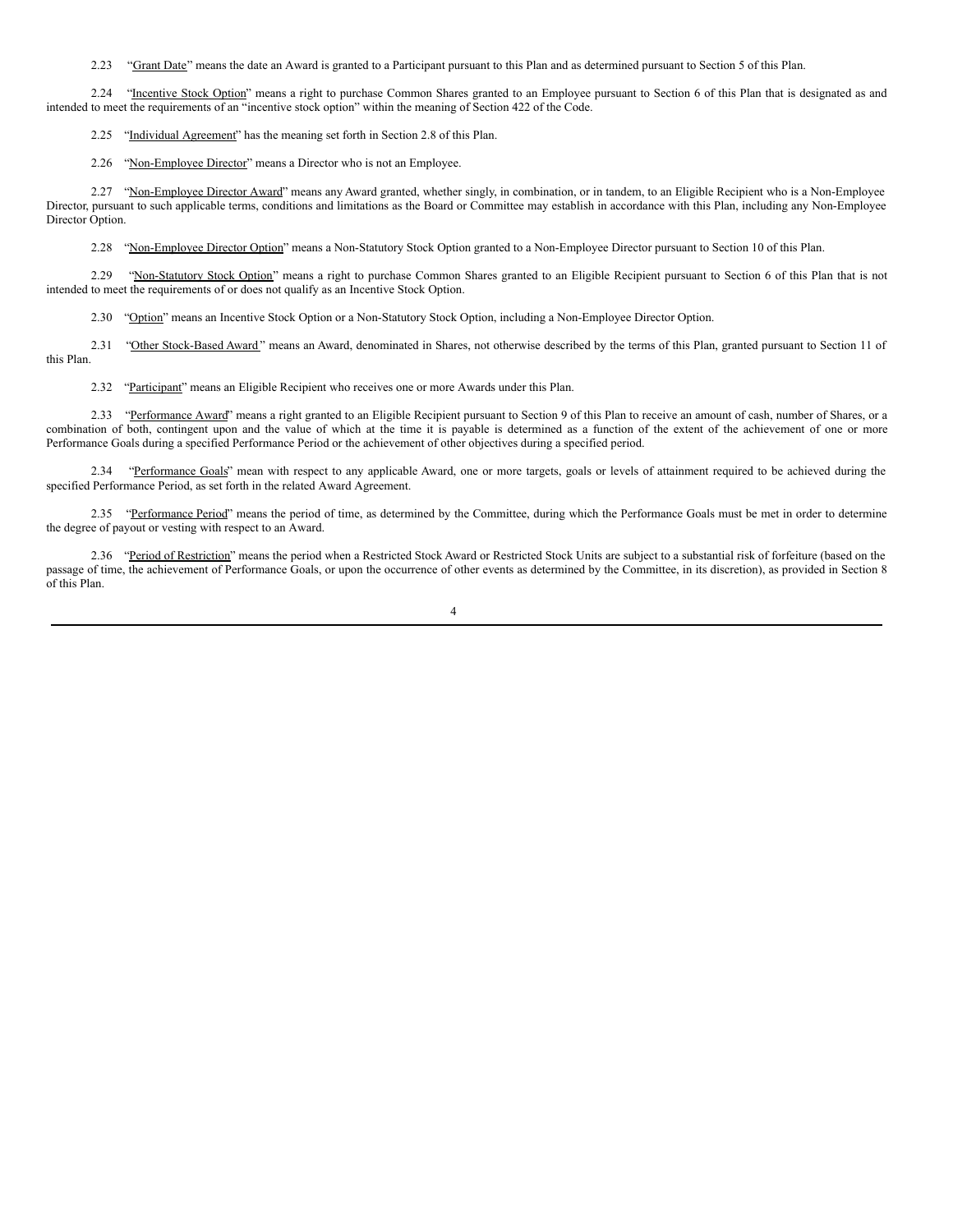2.37 "Person" means an individual, partnership, corporation, limited liability company, business trust, joint stock company, trust, unincorporated association, joint venture, governmental authority or any other entity of whatever nature.

2.38 "Plan" means this DiaMedica Therapeutics Inc. Amended and Restated 2019 Omnibus Incentive Plan, as may be amended from time to time.

2.39 "Plan Year" means the Company's fiscal year.

2.40 "Previously Acquired Shares" means Shares that are already owned by the Participant or, with respect to any Award, that are to be issued to the Participant upon the grant, exercise, vesting or settlement of such Award.

2.41 "Restricted Stock Award" means an award of Common Shares granted to an Eligible Recipient pursuant to Section 8 of this Plan that is subject to the restrictions on transferability and the risk of forfeiture imposed by the provisions of such Section 8.

2.42 "Restricted Stock Unit" means an award denominated in Shares granted to an Eligible Recipient pursuant to Section 8 of this Plan.

2.43 "Retirement," means, unless otherwise defined in the Award Agreement or in an Individual Agreement between the Participant and the Company or one of its Subsidiaries or Affiliates, "Retirement" as defined from time to time for purposes of this Plan by the Committee or by the Company's chief human resources officer or other person performing that function or, if not so defined, means voluntary termination of employment or service by the Participant on or after the date the Participant reaches age fifty-five (55) with the present intention to leave the Company's industry or to leave the general workforce.

2.44 "Securities Act" means the United States Securities Act of 1933, as amended. Any reference to a section of the Securities Act herein will be deemed to include a reference to any applicable rules and regulations thereunder and any successor or amended section of the Securities Act.

2.45 "Stock Appreciation Right" means a right granted to an Eligible Recipient pursuant to Section 7 of this Plan to receive a payment from the Company upon exercise, in the form of Shares, cash or a combination of both, equal to the difference between the Fair Market Value of one or more Shares and the grant price of such shares under the terms of such Stock Appreciation Right.

2.46 "Stock-Based Award" means any Award, denominated in Shares, made pursuant to this Plan, including Options, Stock Appreciation Rights, Restricted Stock, Restricted Stock Units, Deferred Stock Units, Performance Awards or Other Stock-Based Awards.

2.47 "Subsidiary" means any corporation or other entity, whether domestic or foreign, in which the Company has or obtains, directly or indirectly, an interest of more than fifty percent (50%) by reason of stock ownership or otherwise.

2.48 "Tax Date" means the date any withholding or employment related tax obligation arises under the Code or any Applicable Law for a Participant with respect to an Award.

2.49 "Tax Laws" has the meaning set forth in Section 22.8 of this Plan.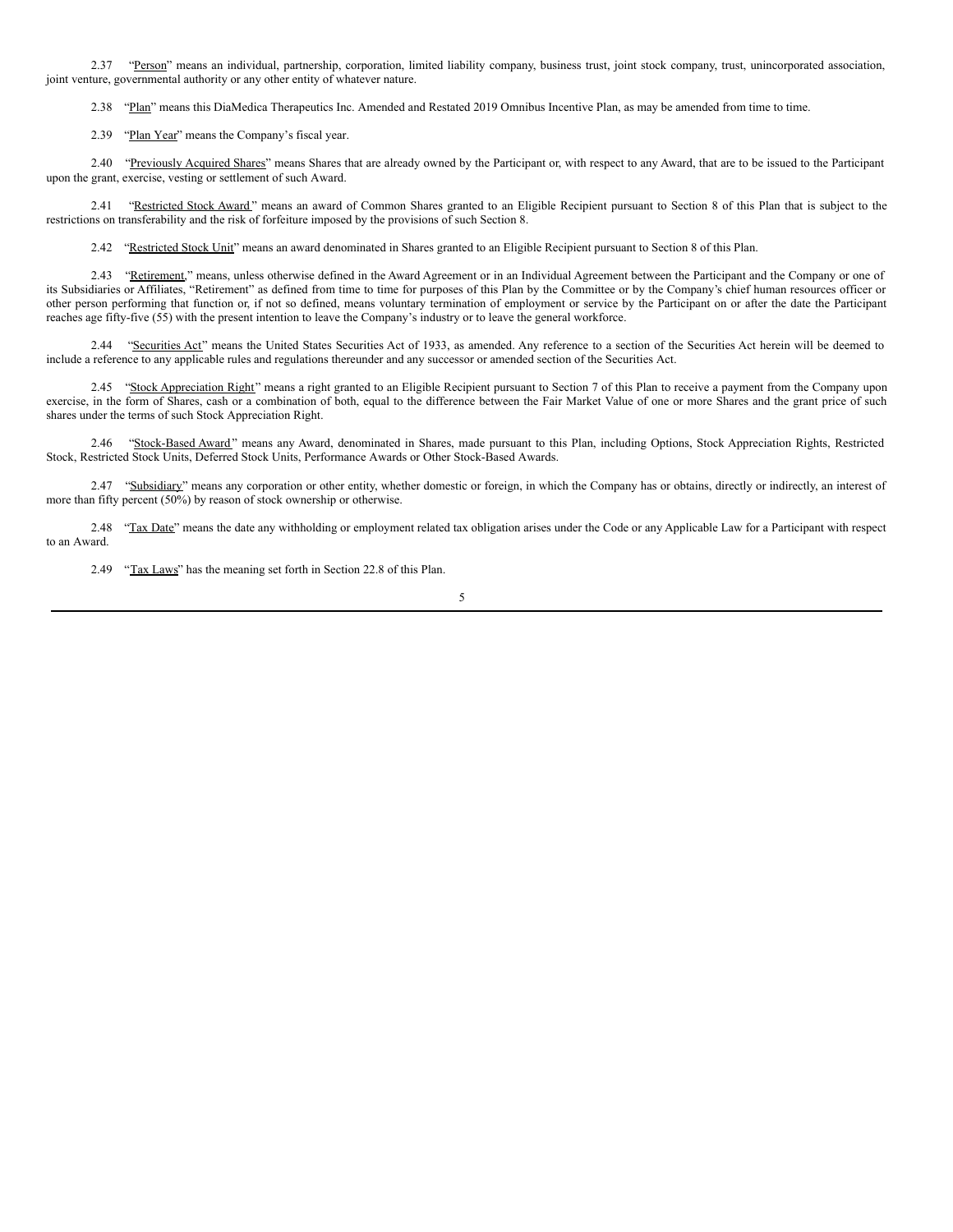### 3. Plan Administration.

3.1 The Committee. This Plan will be administered by the Committee. The Committee will act by majority approval of the members at a meeting or by unanimous written consent, and a majority of the members of the Committee will constitute a quorum. The Committee may exercise its duties, power and authority under this Plan in its sole discretion without the consent of any Participant or other party, unless this Plan specifically provides otherwise. The Committee will not be obligated to treat Participants or Eligible Recipients uniformly, and determinations made under this Plan may be made by the Committee selectively among Participants or Eligible Recipients, whether or not such Participants and Eligible Recipients are similarly situated. Each determination, interpretation or other action made or taken by the Committee pursuant to the provisions of this Plan will be final, conclusive and binding for all purposes and on all persons, and no member of the Committee will be liable for any action or determination made in good faith with respect to this Plan or any Award granted under this Plan.

3.2 Authority of the Committee. In accordance with and subject to the provisions of this Plan, the Committee will have full and exclusive discretionary power and authority to take such actions as it deems necessary and advisable with respect to the administration of this Plan, including the following:

(a) To designate the Eligible Recipients to be selected as Participants;

(b) To determine the nature, extent and terms of the Awards to be made to each Participant, including the amount of cash or number of Shares to be subject to each Award, any exercise price or grant price, the manner in which Awards will vest, become exercisable, settled or paid out and whether Awards will be granted in tandem with other Awards, and the form of Award Agreement, if any, evidencing such Award;

- (c) To determine the time or times when Awards will be granted;
- (d) To determine the duration of each Award;
- (e) To determine the terms, restrictions and other conditions to which the grant of an Award or the payment or vesting of Awards may be subject;

(f) To construe and interpret this Plan and Awards granted under it, and to establish, amend and revoke rules and regulations for its administration and in so doing, to correct any defect, omission, or inconsistency in this Plan or in an Award Agreement, in a manner and to the extent it will deem necessary or expedient to make this Plan fully effective;

- (g) To determine Fair Market Value in accordance with Section 2.22 of this Plan;
- (h) To amend this Plan or any Award Agreement, as provided in this Plan;

(i) To adopt subplans or special provisions applicable to Awards regulated by the laws of a jurisdiction other than, and outside of, the United States, which except as otherwise provided in this Plan, such subplans or special provisions may take precedence over other provisions of this Plan;

To authorize any person to execute on behalf of the Company any Award Agreement or any other instrument required to effect the grant of an Award previously granted by the Committee;

(k) To determine whether Awards will be settled in Shares, cash or in any combination thereof;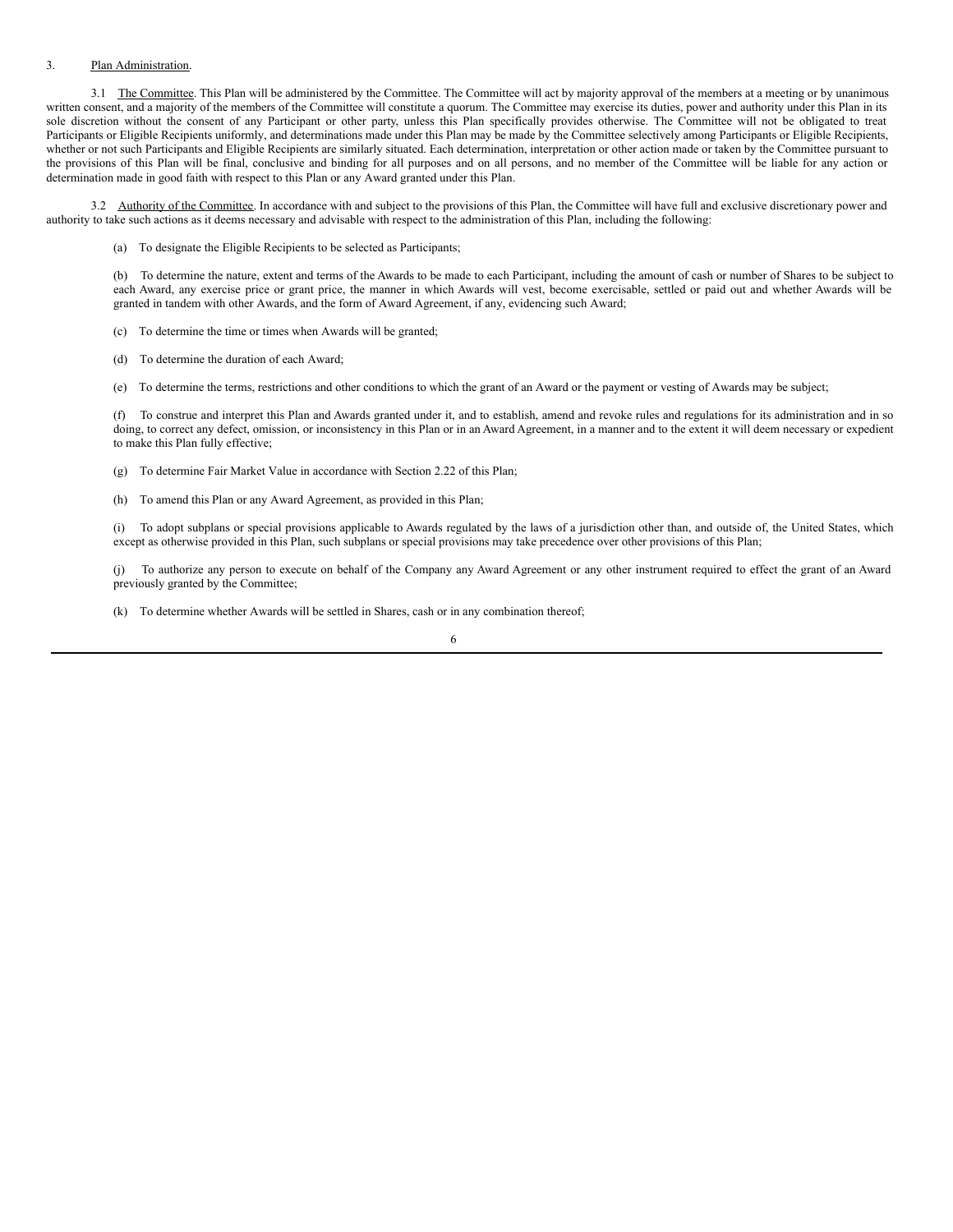(l) To determine whether Awards will be adjusted for dividend equivalents, with "Dividend Equivalents" meaning a credit, made at the discretion of the Committee, to the account of a Participant in an amount equal to the cash dividends paid on one Common Share for each Common Share represented by an Award held by such Participant, subject to Section 12 of this Plan and any other provision of this Plan, and which Dividend Equivalents may be subject to the same conditions and restrictions as the Awards to which they attach and may be settled in the form of cash, Shares, or in any combination of both; and

(m) To impose such restrictions, conditions or limitations as it determines appropriate as to the timing and manner of any resales by a Participant or other subsequent transfers by the Participant of any Shares, including restrictions under an insider trading policy, stock ownership guidelines, restrictions as to the use of a specified brokerage firm for such resales or other transfers and other restrictions designed to increase equity ownership by Participants or otherwise align the interests of Participants with the Company's shareholders.

3.3 Delegation. To the extent permitted by Applicable Law, the Committee may delegate to one or more of its members or to one or more officers of the Company or any Subsidiary or to one or more agents or advisors such administrative duties or powers as it may deem advisable, and the Committee or any individuals to whom it has delegated duties or powers as aforesaid may employ one or more individuals to render advice with respect to any responsibility the Committee or such individuals may have under this Plan. The Committee may, by resolution, authorize one or more directors of the Company or one or more officers of the Company to do one or both of the following on the same basis as can the Committee: (a) designate Eligible Recipients to be recipients of Awards pursuant to this Plan; and (b) determine the size of any such Awards; provided, however, that (x) the Committee will not delegate such responsibilities to any such director(s) or officer(s) for any Awards granted to an Eligible Recipient: (i) who is a Non-Employee Director or who is subject to the reporting and liability provisions of Section 16 under the Exchange Act, or (ii) to whom authority to grant or amend Awards has been delegated hereunder; provided, further; that any delegation of administrative authority will only be permitted to the extent it is permissible under Applicable Law; (y) the resolution providing such authorization will set forth the type of Awards and total number of each type of Awards such director(s) or officer(s) may grant; and (z) such director(s) or officer(s) will report periodically to the Committee regarding the nature and scope of the Awards granted pursuant to the authority delegated. At all times, the delagatee appointed under this Section 3.3 will serve in such capacity at the pleasure of the Committee.

3.4 No Re-pricing. Notwithstanding any other provision of this Plan other than Section 4.5 of this Plan, the Committee may not, without prior approval of the Company's shareholders, seek to effect any re-pricing of any previously granted, "underwater" Option or Stock Appreciation Right by: (a) amending or modifying the terms of the Option or Stock Appreciation Right to lower the exercise price or grant price; (b) canceling the underwater Option or Stock Appreciation Right in exchange for (i) cash; (ii) replacement Options or Stock Appreciation Rights having a lower exercise price or grant price; or (iii) other Awards; or (c) repurchasing the underwater Options or Stock Appreciation Rights and granting new Awards under this Plan. For purposes of this Section 3.4, an Option or Stock Appreciation Right will be deemed to be "underwater" at any time when the Fair Market Value of the Common Shares is less than the exercise price of the Option or grant price of the Stock Appreciation Right.

3.5 Participants Based Outside of the United States. In addition to the authority of the Committee under Section 3.2(i) and notwithstanding any other provision of this Plan, the Committee may, in its sole discretion, amend the terms of this Plan or Awards with respect to Participants resident outside of the United States or employed by a non-U.S. Subsidiary in order to comply with local legal requirements, to otherwise protect the Company's or Subsidiary's interests or to meet objectives of this Plan, and may, where appropriate, establish one or more sub-plans (including the adoption of any required rules and regulations) for the purposes of qualifying for preferred tax treatment under foreign tax laws. The Committee will have no authority, however, to take action pursuant to this Section 3.5: (a) to reserve Shares or grant Awards in excess of the limitations provided in Section 4.1 of this Plan; (b) to effect any re-pricing in violation of Section 3.4 of this Plan; (c) to grant Options or Stock Appreciation Rights having an exercise price or grant price less than one hundred percent (100%) of the Fair Market Value of one Share on the Grant Date in violation of Section 6.3 or Section 7.3 of this Plan; or (d) for which shareholder approval would then be required pursuant to Section 19.2 of this Plan.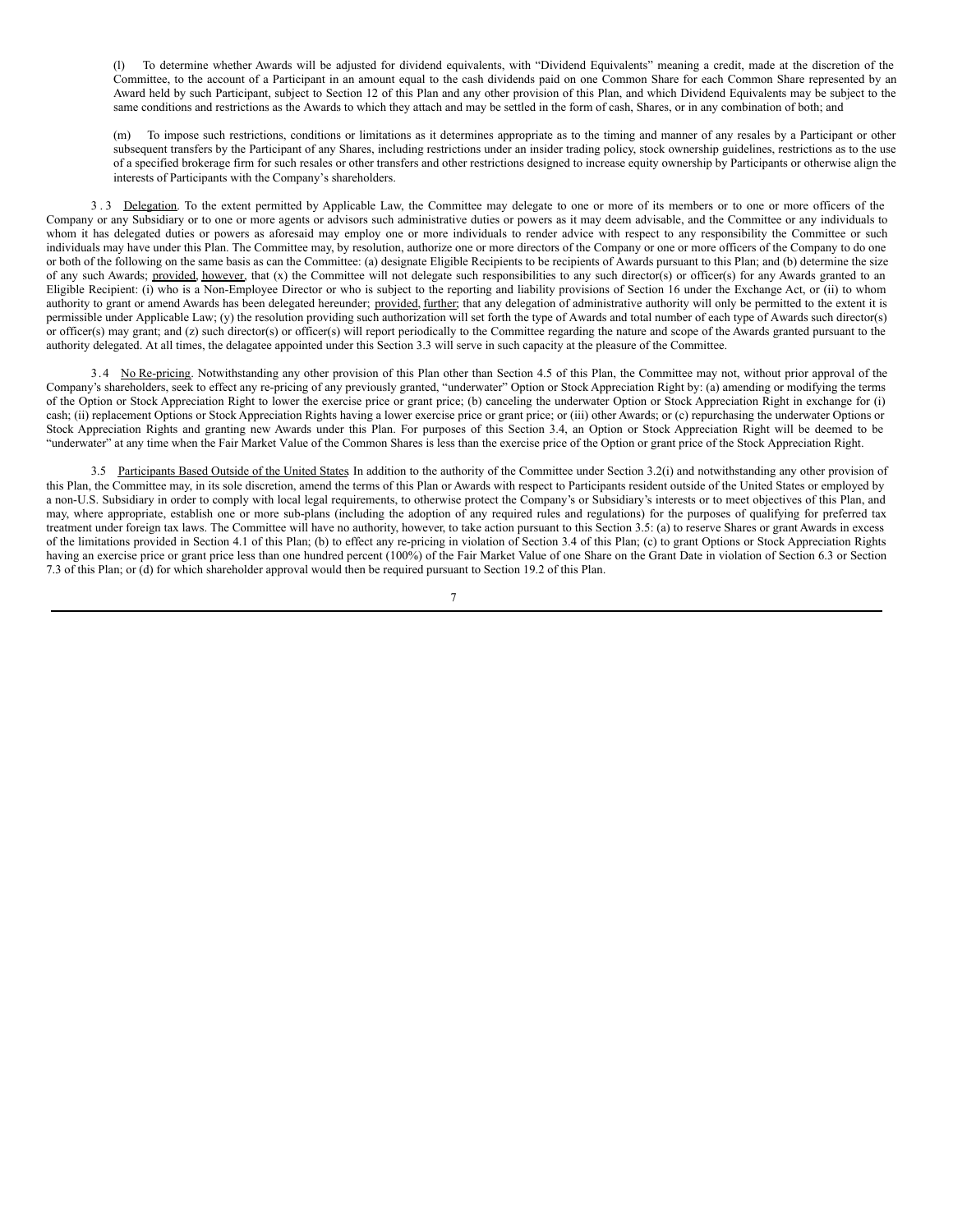#### 4. Shares Available for Issuance.

4.1 Maximum Number of Shares Available. Subject to adjustment as provided in Section 4.5 of this Plan, the maximum number of Shares that will be available for issuance under this Plan shall not exceed 4,000,000.

4.2 Limits on Incentive Stock Options and Non-Employee Director Compensation. Notwithstanding any other provisions of this Plan to the contrary and subject to adjustment as provided in Section 4.5 of this Plan,

(a) the maximum aggregate number of shares of Common Stock that will be available for issuance pursuant to Incentive Stock Options under this Plan may not exceed 2,000,000 shares; and

(b) the sum of any cash compensation, or other compensation, and the value (determined as of the grant date in accordance with Financial Accounting Standards Board Accounting Standards Codification Topic 718, or any successor thereto) of Awards granted to a Non-Employee Director as compensation for services as a Non-Employee Director during any fiscal year of the Company may not exceed \$400,000 (increased to \$600,000 with respect to any Non-Employee Director serving as Chairman of the Board or Lead Independent Director or in the fiscal year of a non-employee Director's initial service as a Non-Employee Director) (with any compensation that is deferred counting towards this limit for the year in which the compensation is first earned, and not a later year of settlement).

4.3 Accounting for Awards. Shares that are issued under this Plan or that are subject to outstanding Awards will be applied to reduce the maximum number of Shares remaining available for issuance under this Plan only to the extent they are used; provided, however, that the full number of Shares subject to a stock-settled Stock Appreciation Right or other Stock-Based Award will be counted against the Shares authorized for issuance under this Plan, regardless of the number of Shares actually issued upon settlement of such Stock Appreciation Right or other Stock-Based Award. Furthermore, any Shares withheld to satisfy tax withholding obligations on Awards issued under this Plan, any Shares withheld to pay the exercise price or grant price of Awards under this Plan and any Shares not issued or delivered as a result of the "net exercise" of an outstanding Option pursuant to Section 6.5 or settlement of a Stock Appreciation Right in Shares pursuant to Section 7.7 will be counted against the Shares authorized for issuance under this Plan and will not be available again for grant under this Plan. Shares subject to Awards settled in cash will again be available for issuance pursuant to Awards granted under the Plan. Any Shares repurchased by the Company on the open market using the proceeds from the exercise of an Award will not increase the number of Shares available for future grant of Awards. Any shares of Common Stock related to Awards granted under this Plan that terminate by expiration, forfeiture, cancellation or otherwise without the issuance of the Shares, will be available again for grant under this Plan. To the extent permitted by Applicable Law, Shares issued in assumption of, or in substitution for, any outstanding awards of any entity acquired in any form of combination by the Company or a Subsidiary pursuant to Section 20 of this Plan or otherwise will not be counted against Shares available for issuance pursuant to this Plan. The Shares available for issuance under this Plan may be authorized and unissued shares or treasury shares.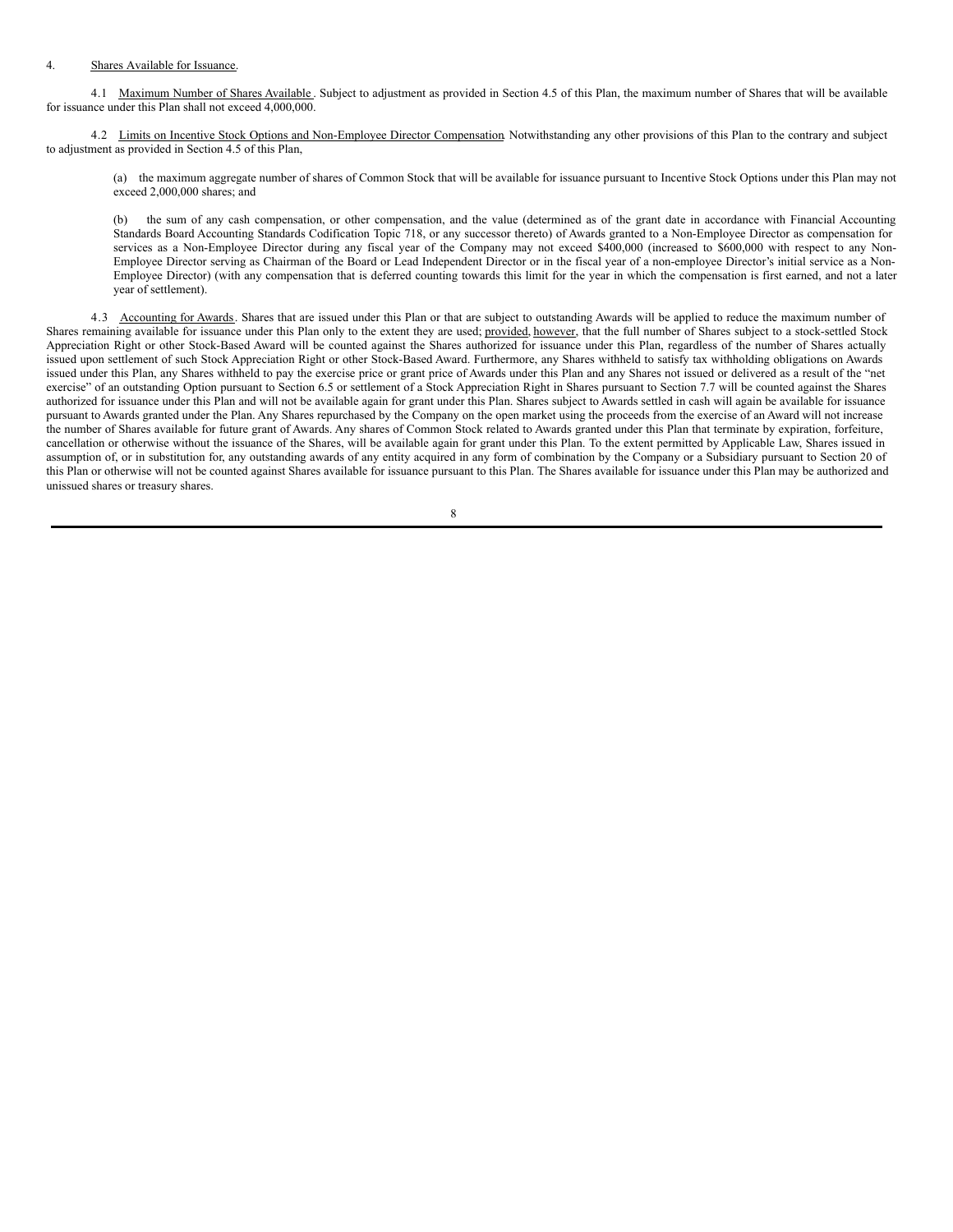4.4 Stock Distributed. Any Shares distributed pursuant to an Award may consist, in whole or in part, of authorized and unissued Common Shares, treasury Common Shares or Common Shares purchased on the open market.

### 4.5 Adjustments to Shares and Awards.

(a) In the event of any reorganization, merger, consolidation, recapitalization, liquidation, reclassification, stock dividend, stock split, combination of shares, rights offering, divestiture or extraordinary dividend (including a spin off) or any other similar change in the corporate structure or Shares the Company, the Committee (or, if the Company is not the surviving corporation in any such transaction, the board of directors of the surviving corporation) will make appropriate adjustment or substitutions (which determination will be conclusive) as to: (i) the number and kind of securities or other property (including cash) available for issuance or payment under this Plan, including the sub-limits set forth in Section 4.2 of this Plan, and (ii) in order to prevent dilution or enlargement of the rights of Participants, the number and kind of securities or other property (including cash) subject to outstanding Awards and the exercise price of outstanding Awards; provided, however, that this Section 4.5 will not limit the authority of the Committee to take action pursuant to Section 15 of this Plan in the event of a Change in Control. The determination of the Committee as to the foregoing adjustments and/or substitutions, if any, will be final, conclusive and binding on Participants under this Plan.

(b) Notwithstanding anything else herein to the contrary, without affecting the number of Shares reserved or available hereunder, the limits in Section 4.1 or 4.2 of this Plan, the Committee may authorize the issuance or assumption of benefits under this Plan in connection with any merger, consolidation, acquisition of property or stock or reorganization upon such terms and conditions as it may deem appropriate, subject to compliance with the rules under Sections 422, 424 and 409A of the Code, or any successor regulations, as and where applicable.

### 5. Participation.

Participants in this Plan will be those Eligible Recipients who, in the judgment of the Committee, have contributed, are contributing or are expected to contribute to the achievement of the objectives of the Company or its Subsidiaries. Eligible Recipients may be granted from time to time one or more Awards, singly or in combination or in tandem with other Awards, as may be determined by the Committee in its sole discretion. Awards will be deemed to be granted as of the date specified in the grant resolution of the Committee, which date will be the Grant Date of any related Award Agreement with the Participant.

### 6. Options.

6.1 Grant. An Eligible Recipient may be granted one or more Options under this Plan, and such Options will be subject to such terms and conditions, consistent with the other provisions of this Plan, as may be determined by the Committee in its sole discretion; provided, however, that any Option granted under this Plan shall comply with Applicable Law and applicable stock exchange rules. Incentive Stock Options may be granted solely to eligible Employees of the Company or a Subsidiary. The Committee shall designate whether an Option is to be considered an Incentive Stock Option or a Non-Statutory Stock Option. To the extent that any Incentive Stock Option (or portion thereof) granted under this Plan ceases for any reason to qualify as an "incentive stock option" for purposes of Section 422 of the Code, such Incentive Stock Option (or portion thereof) will continue to be outstanding for purposes of this Plan but will thereafter be deemed to be a Non-Statutory Stock Option. Options may be granted to an Eligible Recipient for services provided to a Subsidiary only if, with respect to such Eligible Recipient, the underlying Shares constitute "service recipient stock" within the meaning of Treas. Reg. Sec. 1.409A-1(b)(5)(iii) promulgated under the Code.

### $\overline{Q}$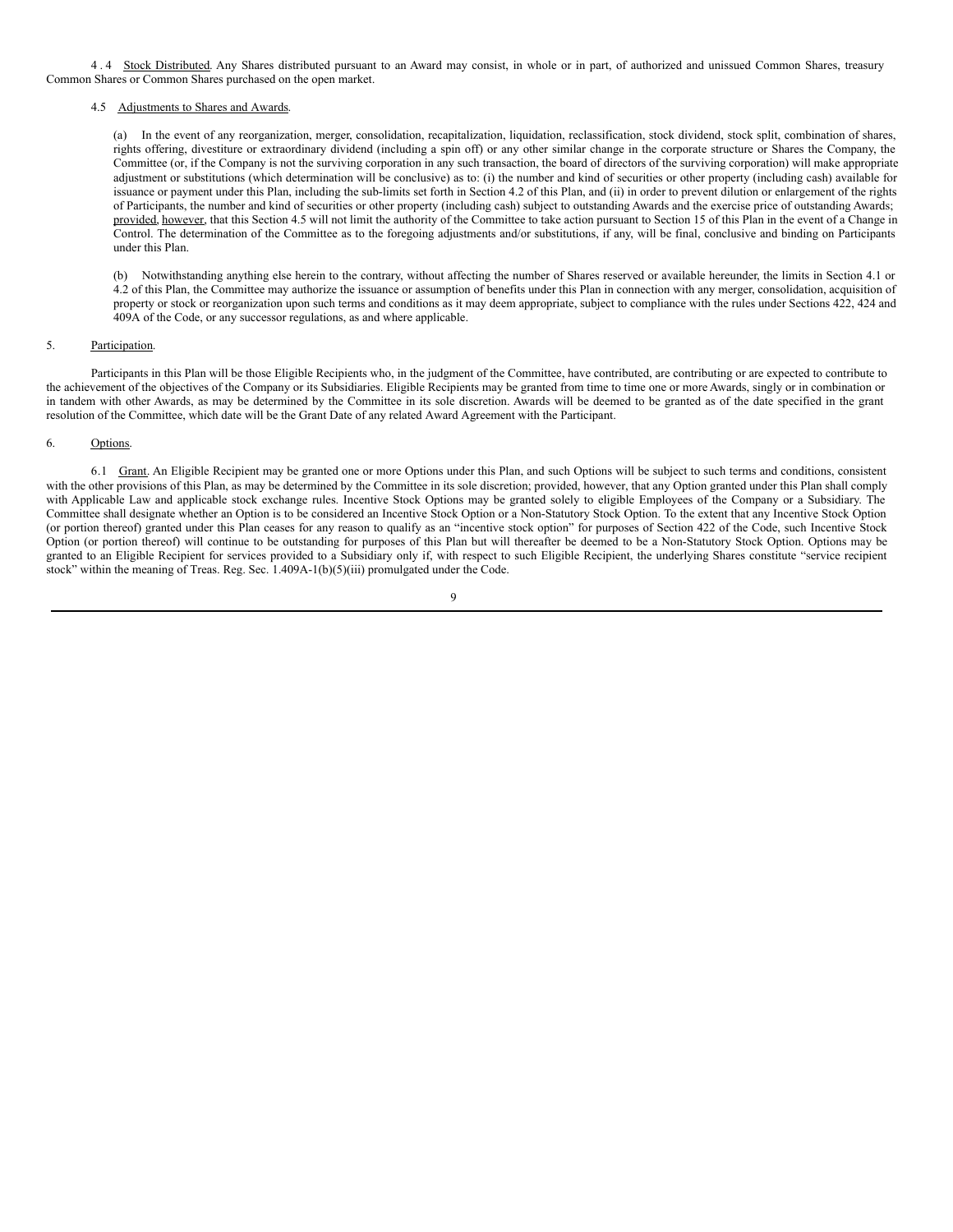6.2 Award Agreement. Each Option grant will be evidenced by an Award Agreement that will specify the exercise price of the Option, the maximum duration of the Option, the number of Shares to which the Option pertains, the conditions upon which an Option will become vested and exercisable, and such other provisions as the Committee will determine which are not inconsistent with the terms of this Plan or applicable stock exchange rules. The Award Agreement also will specify whether the Option is intended to be an Incentive Stock Option or a Non-Statutory Stock Option.

6 . 3 Exercise Price. The per share price to be paid by a Participant upon exercise of an Option granted pursuant to this Section 6 will be determined by the Committee in its sole discretion at the time of the Option grant; provided, however, that such price will not be less than one hundred percent (100%) of the Fair Market Value of one Share on the Grant Date (one hundred and ten percent (110%) of the Fair Market Value if, at the time the Incentive Stock Option is granted, the Participant owns, directly or indirectly, more than ten percent (10%) of the total combined voting power of all classes of stock of the Company or any parent or subsidiary corporation of the Company).

6 . 4 Exercisability and Duration. An Option will become exercisable at such times and in such installments and upon such terms and conditions as may be determined by the Committee in its sole discretion at the time of grant, including (a) the achievement of one or more of the Performance Goals; or that (b) the Participant remain in the continuous employment or service with the Company or a Subsidiary for a certain period; provided, however, that no Option may be exercisable after ten (10) years from the Grant Date (five (5) years from the Grant Date in the case of an Incentive Stock Option that is granted to a Participant who owns, directly or indirectly, more than ten percent (10%) of the total combined voting power of all classes of stock of the Company or any parent or subsidiary corporation of the Company). Notwithstanding the foregoing, if the exercise of an Option that is exercisable in accordance with its terms is prevented by the provisions of Section 17 of this Plan, the Option will remain exercisable until thirty (30) days after the date such exercise first would no longer be prevented by such provisions, but in any event no later than the expiration date of such Option.

#### 6.5 Payment of Exercise Price.

(a) The total purchase price of the Shares to be purchased upon exercise of an Option will be paid entirely in cash (including check, bank draft or money order); provided, however, that the Committee, in its sole discretion and upon terms and conditions established by the Committee, may allow such payments to be made, in whole or in part, by (i) tender of a Broker Exercise Notice; (ii) by tender, either by actual delivery or attestation as to ownership, of Previously Acquired Shares; (iii) a "net exercise" of the Option (as further described in paragraph (b), below); (iv) by a combination of such methods; or (v) any other method approved or accepted by the Committee in its sole discretion and permitted under applicable law. Notwithstanding any other provision of this Plan to the contrary, no Participant who is a Director or an "executive officer" of the Company within the meaning of Section 13(k) of the Exchange Act will be permitted to make payment with respect to any Awards granted under this Plan, or continue any extension of credit with respect to such payment with a loan from the Company or a loan arranged by the Company in violation of Section 13(k) of the Exchange Act.

(b) In the case of a "net exercise" of an Option, the Company will not require a payment of the exercise price of the Option from the Participant but will reduce the number of Shares issued upon the exercise by the largest number of whole shares that has a Fair Market Value on the exercise date that does not exceed the aggregate exercise price for the shares exercised under this method. Shares will no longer be outstanding under an Option (and will therefore not thereafter be exercisable) following the exercise of such Option to the extent of (i) shares used to pay the exercise price of an Option under the "net exercise," (ii) shares actually delivered to the Participant as a result of such exercise and (iii) any shares withheld for purposes of tax withholding pursuant to Section 14 of this Plan.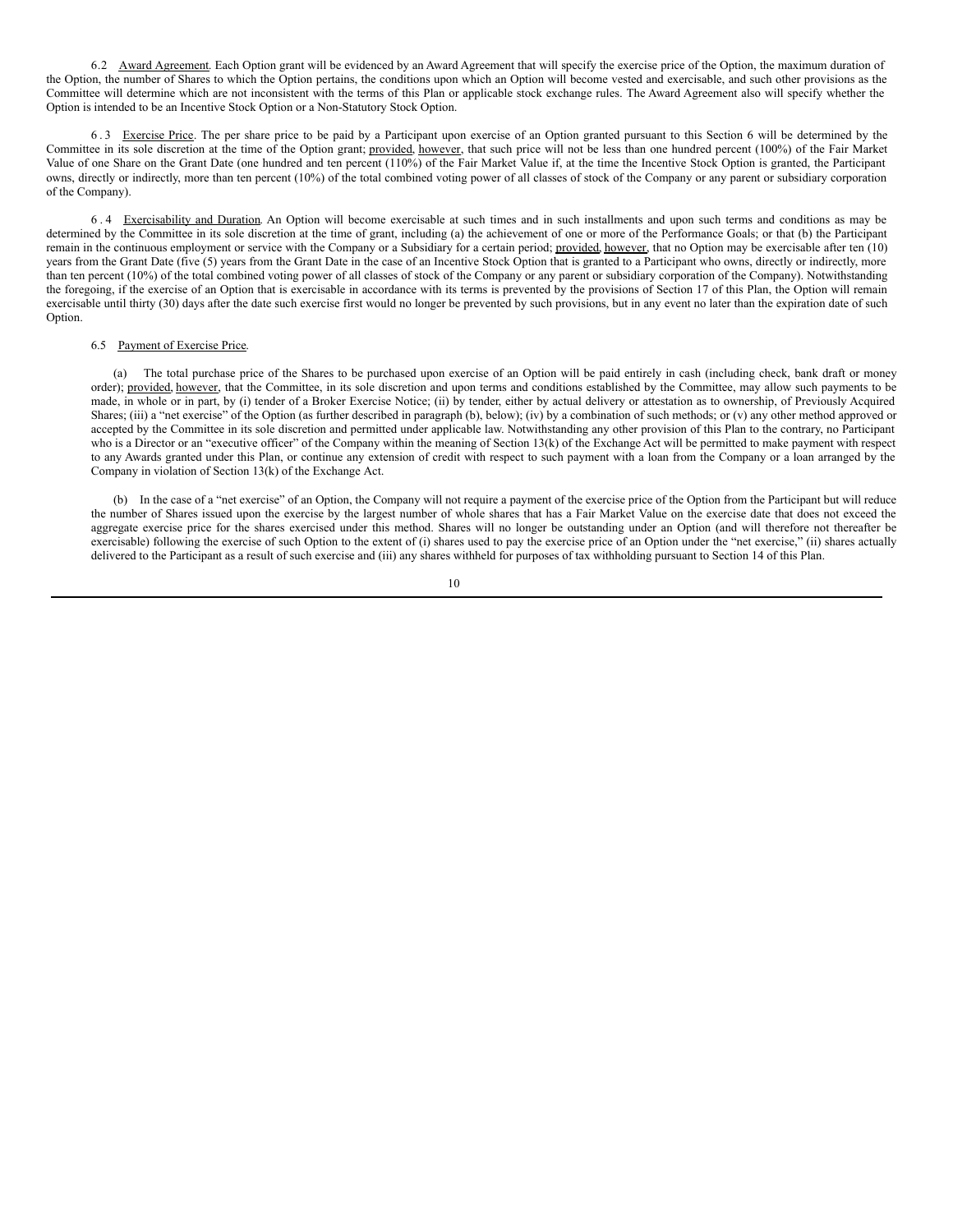(c) For purposes of such payment, Previously Acquired Shares tendered or covered by an attestation will be valued at their Fair Market Value on the exercise date of the Option.

6.6 Manner of Exercise. An Option may be exercised by a Participant in whole or in part from time to time, subject to the conditions contained in this Plan and in the Award Agreement evidencing such Option, by delivery in person, by facsimile or electronic transmission or through the mail of written notice of exercise to the Company at its principal executive office (or to the Company's designee as may be established from time to time by the Company and communicated to Participants) and by paying in full the total exercise price for the Shares to be purchased in accordance with Section 6.5 of this Plan.

### 7. Stock Appreciation Rights.

7.1 Grant. An Eligible Recipient may be granted one or more Stock Appreciation Rights under this Plan, and such Stock Appreciation Rights will be subject to such terms and conditions, consistent with the other provisions of this Plan, as may be determined by the Committee in its sole discretion. Stock Appreciation Rights may be granted to an Eligible Recipient for services provided to a Subsidiary only if, with respect to such Eligible Recipient, the underlying Shares constitute "service recipient stock" within the meaning of Treas. Reg. Sec. 1.409A-1(b)(5)(iii) promulgated under the Code.

7 . 2 Award Agreement. Each Stock Appreciation Right will be evidenced by an Award Agreement that will specify the grant price of the Stock Appreciation Right, the term of the Stock Appreciation Right, and such other provisions as the Committee will determine which are not inconsistent with the terms of this Plan.

7.3 Grant Price. The grant price of a Stock Appreciation Right will be determined by the Committee, in its discretion, at the Grant Dateprovided, however, that such price may not be less than one hundred percent (100%) of the Fair Market Value of one Share on the Grant Date.

7 . 4 Exercisability and Duration. A Stock Appreciation Right will become exercisable at such times and in such installments as may be determined by the Committee in its sole discretion at the time of grant; provided, however, that no Stock Appreciation Right may be exercisable after ten (10) years from its Grant Date. Notwithstanding the foregoing, if the exercise of a Stock Appreciation Right that is exercisable in accordance with its terms is prevented by the provisions of Section 17 of this Plan, the Stock Appreciation Right will remain exercisable until thirty (30) days after the date such exercise first would no longer be prevented by such provisions, but in any event no later than the expiration date of such Stock Appreciation Right.

7.5 Manner of Exercise. A Stock Appreciation Right will be exercised by giving notice in the same manner as for Options, as set forth in Section 6.6 of this Plan, subject to any other terms and conditions consistent with the other provisions of this Plan as may be determined by the Committee in its sole discretion.

7.6 Settlement. Upon the exercise of a Stock Appreciation Right, a Participant will be entitled to receive payment from the Company in an amount determined by multiplying:

- (a) The excess of the Fair Market Value of a Share on the date of exercise over the per share grant price; by
- (b) The number of Shares with respect to which the Stock Appreciation Right is exercised.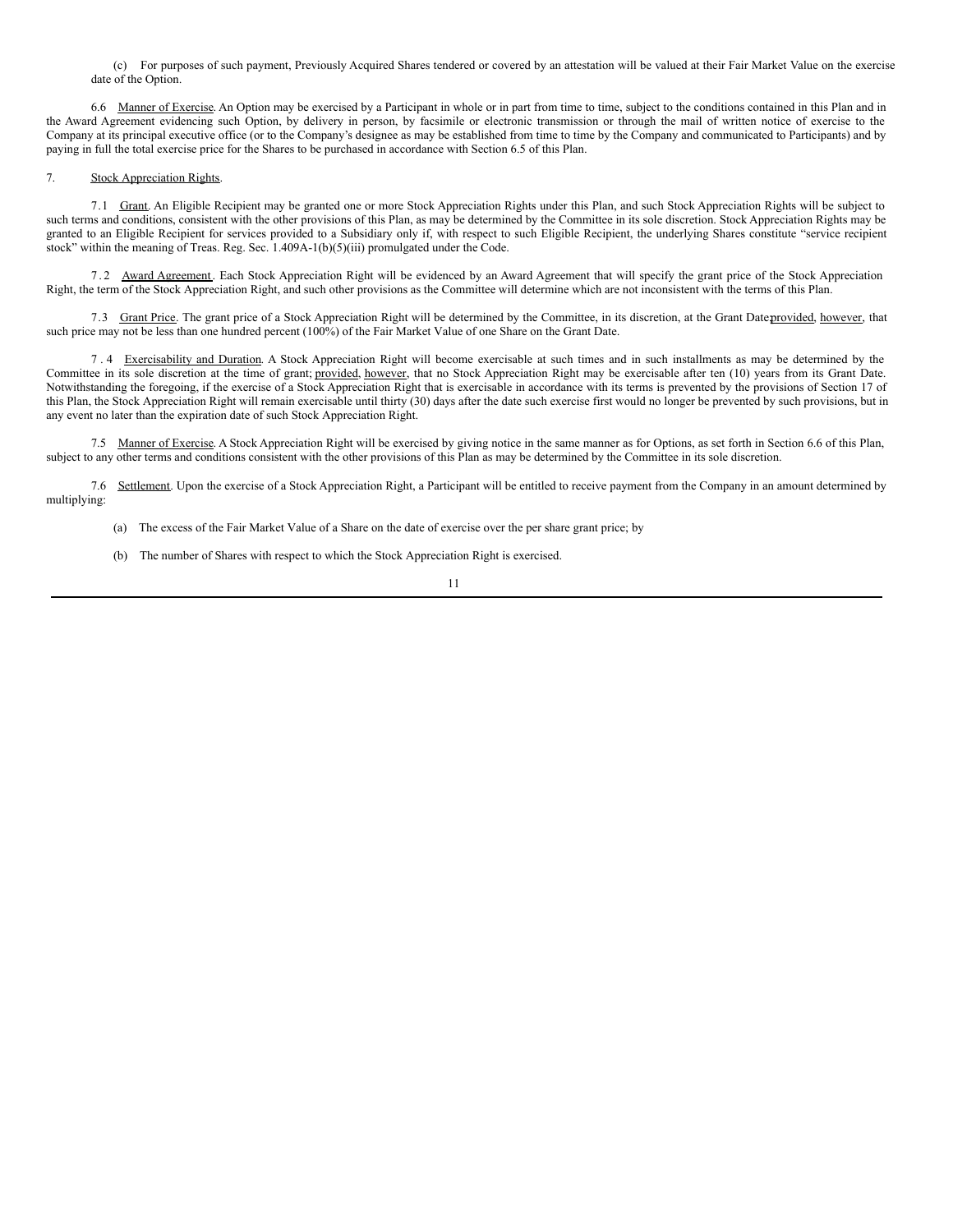<span id="page-17-0"></span>7.7 Form of Payment. Payment, if any, with respect to a Stock Appreciation Right settled in accordance with Section 7.6 of this Plan will be made in accordance with the terms of the applicable Award Agreement, in cash, Shares or a combination thereof, as the Committee determines.

#### 8. Restricted Stock Awards, Restricted Stock Units and Deferred Stock Units.

8.1 Grant. An Eligible Recipient may be granted one or more Restricted Stock Awards, Restricted Stock Units or Deferred Stock Units under this Plan, and such Awards will be subject to such terms and conditions, consistent with the other provisions of this Plan, as may be determined by the Committee in its sole discretion. Restricted Stock Units will be similar to Restricted Stock Awards except that no Shares are actually awarded to the Participant on the Grant Date of the Restricted Stock Units. Restricted Stock Units and Deferred Stock Units will be denominated in Shares but paid in cash, Shares or a combination of cash and Shares as the Committee, in its sole discretion, will determine, and as provided in the Award Agreement.

8.2 Award Agreement. Each Restricted Stock Award, Restricted Stock Unit or Deferred Stock Unit grant will be evidenced by an Award Agreement that will specify the type of Award, the period(s) of restriction, the number of Shares subject to a Restricted Stock Award, or the number of Restricted Stock Units or Deferred Stock Units granted, and such other provisions as the Committee will determine that are not inconsistent with the terms of this Plan.

8.3 Conditions and Restrictions. Subject to the terms and conditions of this Plan, the Committee will impose such conditions or restrictions on a Restricted Stock Award, Restricted Stock Units or Deferred Stock Units granted pursuant to this Plan as it may deem advisable including a requirement that Participants pay a stipulated purchase price for each Share underlying a Restricted Stock Award, Restricted Stock Unit or Deferred Stock Unit, restrictions based upon the achievement of specific Performance Goals, time-based restrictions on vesting following the attainment of the Performance Goals, time-based restrictions, restrictions under Applicable Laws or holding requirements or sale restrictions placed on the Shares by the Company upon vesting of such Restricted Stock Award, Restricted Stock Units or Deferred Stock Units.

8.4 Voting Rights. Unless otherwise determined by the Committee and set forth in a Participant's Award Agreement, to the extent permitted or required by Applicable Law, as determined by the Committee, Participants holding a Restricted Stock Award granted hereunder will be granted the right to exercise full voting rights with respect to the Shares underlying such Restricted Stock Award during the Period of Restriction. A Participant will have no voting rights with respect to any Restricted Stock Units or Deferred Stock Units granted hereunder.

#### 8.5 Dividend Rights.

(a) Unless otherwise determined by the Committee and set forth in a Participant's Award Agreement, to the extent permitted or required by Applicable Law, as determined by the Committee, Participants holding a Restricted Stock Award granted hereunder will have the same dividend rights as the Company's other shareholders. Notwithstanding the foregoing any such dividends as to a Restricted Stock Award that is subject to vesting requirements will be subject to forfeiture and termination to the same extent as the Restricted Stock Award to which such dividends relate and the Award Agreement may require that any cash dividends be reinvested in additional Shares subject to the Restricted Stock Award and subject to the same conditions and restrictions as the Restricted Stock Award with respect to which the dividends were paid. In no event will dividends with respect to Restricted Stock Awards that are subject to vesting be paid or distributed until the vesting provisions of such Restricted Stock Award lapse.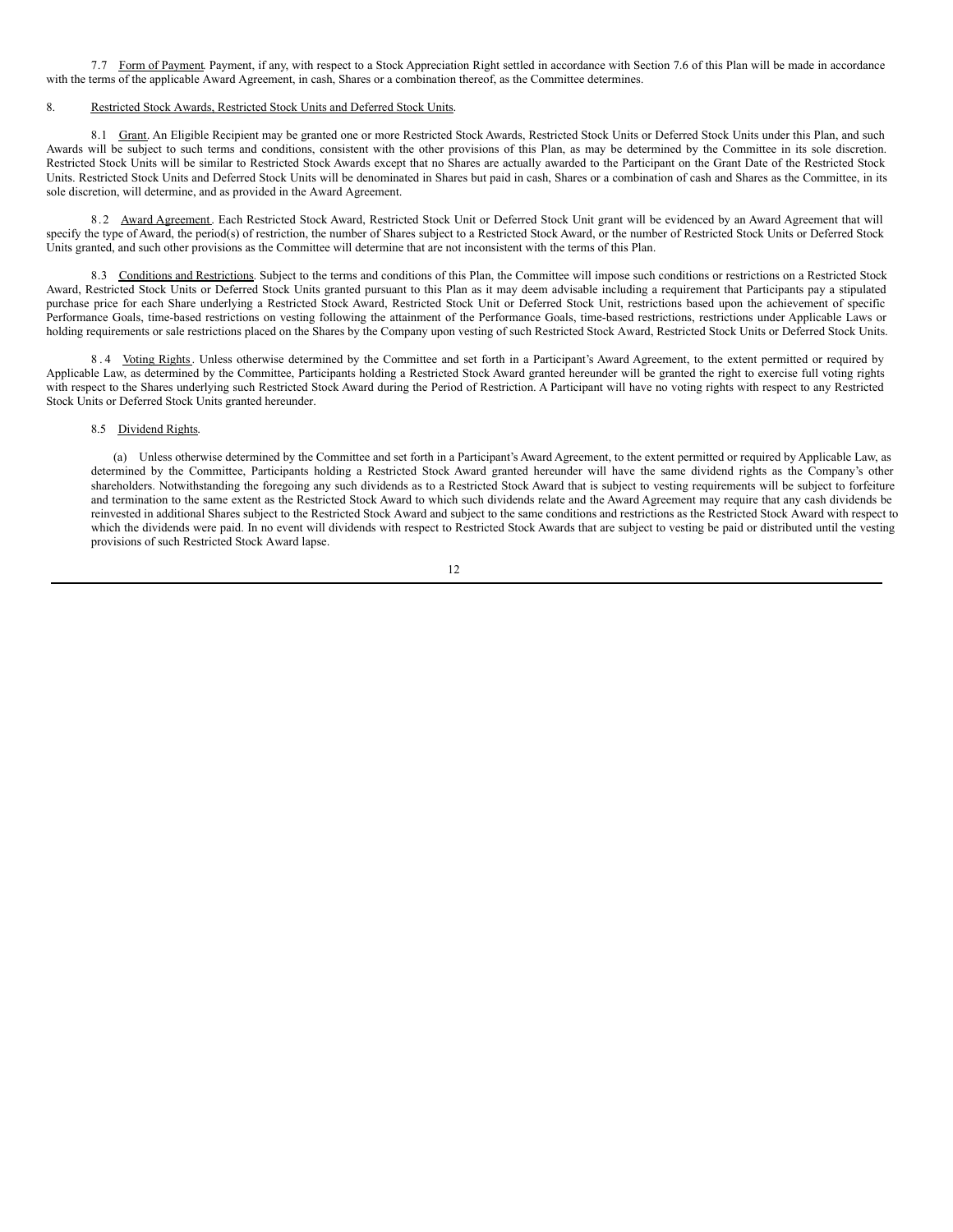(b) Unless otherwise determined by the Committee and set forth in a Participant's Award Agreement, to the extent permitted or required by Applicable Law, as determined by the Committee, prior to settlement or forfeiture, any Restricted Stock Units or Deferred Stock Unit awarded under this Plan may, at the Committee's discretion, carry with it a right to Dividend Equivalents. Such right entitles the Participant to be credited with an amount equal to all cash dividends paid on one Share while the Restricted Stock Unit or Deferred Stock Unit is outstanding. Dividend Equivalents may be converted into additional Restricted Stock Units or Deferred Stock Units and may (and will, to the extent required below) be made subject to the same conditions and restrictions as the Restricted Stock Units or Deferred Stock Units to which they attach. Settlement of Dividend Equivalents may be made in the form of cash, in the form of Shares, or in a combination of both. Dividend Equivalents as to Restricted Stock Units or Deferred Stock Units will be subject to forfeiture and termination to the same extent as the corresponding Restricted Stock Units or Deferred Stock Units as to which the Dividend Equivalents relate. In no event will Participants holding Restricted Stock Units or Deferred Stock Units be entitled to receive the payment of any Dividend Equivalents on such Restricted Stock Units or Deferred Stock Units until the vesting provisions of such Restricted Stock Units or Deferred Stock Units lapse.

8.6 Enforcement of Restrictions. To enforce the restrictions referred to in this Section 8, the Committee may place a legend on the stock certificates representing Restricted Stock Awards referring to such restrictions and may require the Participant, until the restrictions have lapsed, to keep the stock certificates, together with duly endorsed stock powers, in the custody of the Company or its transfer agent, or to maintain evidence of stock ownership, together with duly endorsed stock powers, in a certificateless book entry stock account with the Company's transfer agent. Alternatively, Restricted Stock Awards may be held in non-certificated form pursuant to such terms and conditions as the Company may establish with its registrar and transfer agent or any third-party administrator designated by the Company to hold Restricted Stock Awards on behalf of Participants.

8 . 7 Lapse of Restrictions; Settlement. Except as otherwise provided in this Plan, including without limitation this Section 8 and 16.4 of this Plan, Shares underlying a Restricted Stock Award will become freely transferable by the Participant after all conditions and restrictions applicable to such shares have been satisfied or lapse (including satisfaction of any applicable tax withholding obligations). Upon the vesting of a Restricted Stock Unit, the Restricted Stock Unit will be settled, subject to the terms and conditions of the applicable Award Agreement, (a) in cash, based upon the Fair Market Value of the vested underlying Shares, (b) in Shares or (c) a combination thereof, as provided in the Award Agreement, except to the extent that a Participant has properly elected to defer income that may be attributable to a Restricted Stock Unit under a Company deferred compensation plan or arrangement.

8.8 Section 83(b) Election for Restricted Stock Award. If a Participant makes an election pursuant to Section 83(b) of the Code with respect to a Restricted Stock Award, the Participant must file, within thirty (30) days following the Grant Date of the Restricted Stock Award, a copy of such election with the Company and with the Internal Revenue Service, in accordance with the regulations under Section 83 of the Code. The Committee may provide in the Award Agreement that the Restricted Stock Award is conditioned upon the Participant's making or refraining from making an election with respect to the award under Section 83(b) of the Code.

### 9. Performance Awards.

9 . 1 Grant. An Eligible Recipient may be granted one or more Performance Awards under this Plan, and such Awards will be subject to such terms and conditions, consistent with the other provisions of this Plan, as may be determined by the Committee in its sole discretion, including the achievement of one or more Performance Goals.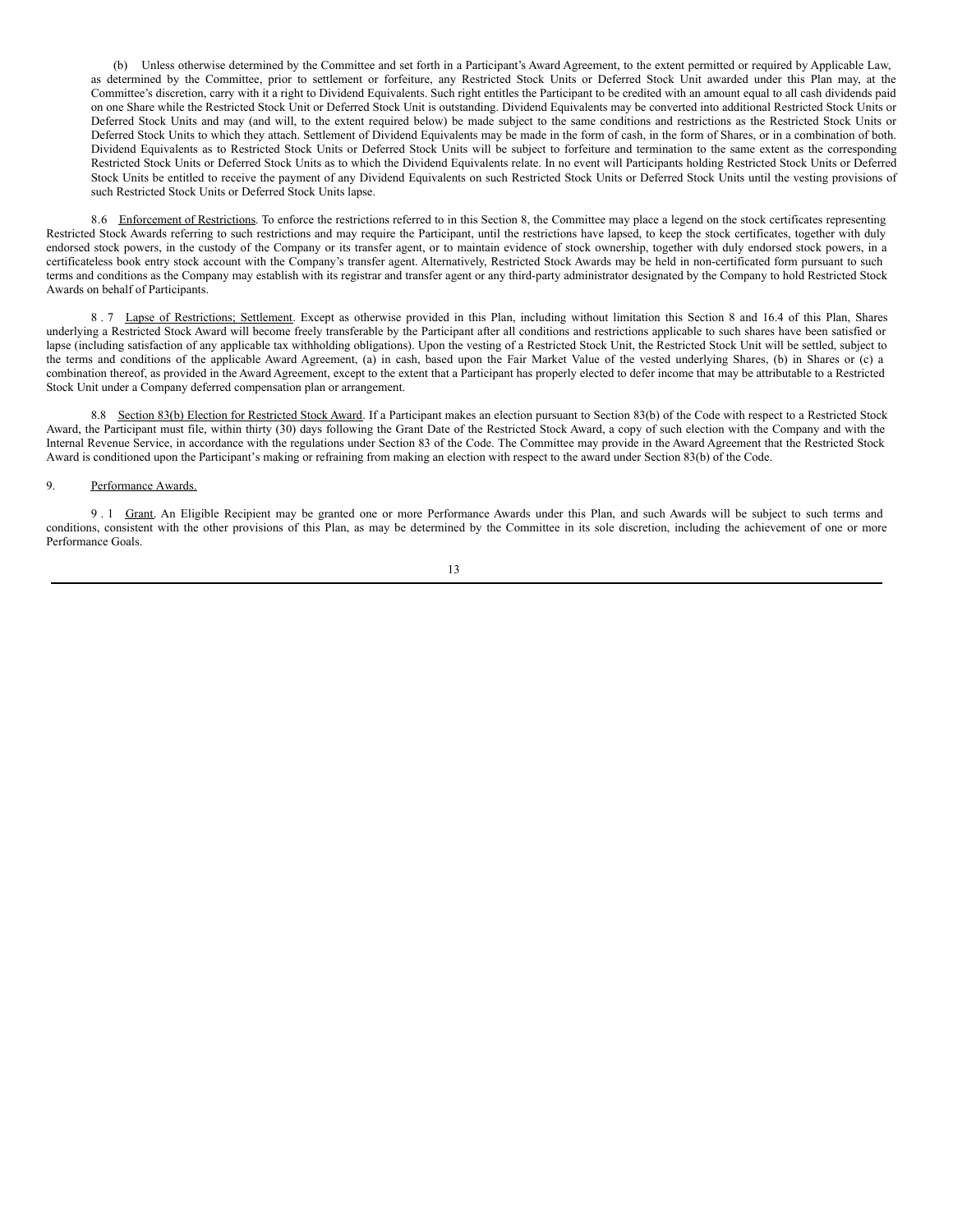9.2 Award Agreement. Each Performance Award will be evidenced by an Award Agreement that will specify the amount of cash, Shares, other Awards, or combination of both to be received by the Participant upon payout of the Performance Award, any Performance Goals upon which the Performance Award is subject, any Performance Period during which any Performance Goals must be achieved and such other provisions as the Committee will determine which are not inconsistent with the terms of this Plan.

9.3 Vesting. Subject to the terms of this Plan, the Committee may impose such restrictions or conditions, not inconsistent with the provisions of this Plan, to the vesting of such Performance Awards as it deems appropriate, including the achievement of one or more of the Performance Goals.

9.4 Earning of Performance Award Payment. Subject to the terms of this Plan and the Award Agreement, after the applicable Performance Period has ended, the holder of Performance Awards will be entitled to receive payout on the value and number of Performance Awards earned by the Participant over the Performance Period, to be determined as a function of the extent to which the corresponding Performance Goals have been achieved and such other restrictions or conditions imposed on the vesting and payout of the Performance Awards has been satisfied.

9.5 Form and Timing of Performance Award Payment. Subject to the terms of this Plan, after the applicable Performance Period has ended, the holder of Performance Awards will be entitled to receive payment on the value and number of Performance Awards earned by the Participant over the Performance Period, to be determined as a function of the extent to which the corresponding Performance Goals have been achieved. Payment of earned Performance Awards will be as determined by the Committee and as evidenced in the Award Agreement. Subject to the terms of this Plan, the Committee, in its sole discretion, may pay earned Performance Awards in the form of cash, in Shares or other Awards (or in a combination thereof) equal to the value of the earned Performance Awards at the close of the applicable Performance Period. Payment of any Performance Award will be made as soon as practicable after the Committee has determined the extent to which the applicable Performance Goals have been achieved and not later than the fifteenth (15<sup>th</sup>) day of the third (3rd) month immediately following the later of the end of the Company's fiscal year in which the Performance Period ends and any additional vesting restrictions are satisfied or the end of the calendar year in which the Performance Period ends and any additional vesting restrictions are satisfied, except to the extent that a Participant has properly elected to defer payment that may be attributable to a Performance Award under a Company deferred compensation plan or arrangement. The determination of the Committee with respect to the form and time of payment of Performance Awards will be set forth in the Award Agreement pertaining to the grant of the Performance Award. Any Shares or other Awards issued in payment of earned Performance Awards may be granted subject to any restrictions deemed appropriate by the Committee, including that the Participant remain in the continuous employment or service with the Company or a Subsidiary for a certain period.

9.6 Evaluation of Performance. The Committee may provide in any such Award Agreement including Performance Goals that any evaluation of performance may include or exclude any of the following events that occurs during a Performance Period: (a) items related to a change in accounting principles; (b) items relating to financing activities; (c) expenses for restructuring or productivity initiatives; (d) other non-operating items; (e) items related to acquisitions; (f) items attributable to the business operations of any entity acquired by the Company during the Performance Period; (g) items related to the disposal of a business or segment of a business; (h) items related to discontinued operations that do not qualify as a segment of a business under applicable accounting standards; (i) items attributable to any stock dividend, stock split, combination or exchange of stock occurring during the Performance Period; (j) any other items of significant income or expense which are determined to be appropriate adjustments; (k) items relating to unusual or extraordinary corporate transactions, events or developments; (l) items related to amortization of acquired intangible assets; (m) items that are outside the scope of the Company's core, on-going business activities; (n) items related to acquired in-process research and development; (o) items relating to changes in tax laws; (p) items relating to major licensing or partnership arrangements; (q) items relating to asset impairment charges; (r) items relating to gains or losses for litigation, arbitration and contractual settlements; (s) foreign exchange gains and losses; or (t) items relating to any other unusual or nonrecurring events or changes in applicable laws, accounting principles or business conditions.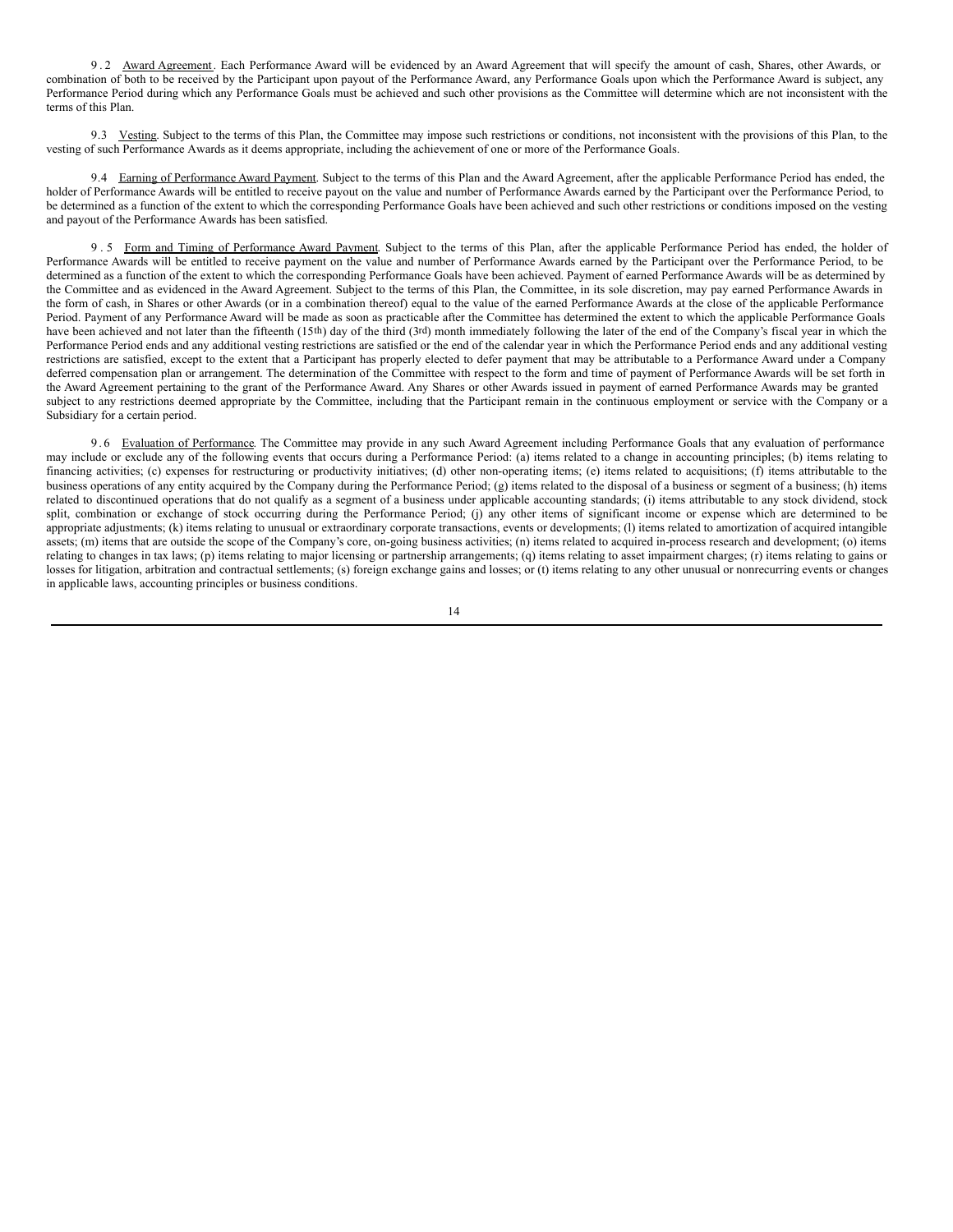9.7 Adjustment of Performance Goals, Performance Periods or other Vesting Criteria. The Committee may amend or modify the vesting criteria (including any Performance Goals or Performance Periods) of any outstanding Awards based in whole or in part on the financial performance of the Company (or any Subsidiary or division, business unit or other sub-unit thereof) in recognition of unusual or nonrecurring events (including the events described in Sections 9.6 or 4.5(a) of this Plan) affecting the Company or the financial statements of the Company or of changes in applicable laws, regulations or accounting principles, whenever the Committee determines that such adjustments are appropriate in order to prevent unintended dilution or enlargement of the benefits or potential benefits intended to be made available under this Plan. The determination of the Committee as to the foregoing adjustments, if any, will be final, conclusive and binding on Participants under this Plan.

9.8 Dividend Rights. Participants holding Performance Awards granted under this Plan will not receive any cash dividends or Dividend Equivalents based on the dividends declared on Shares that are subject to such Performance Awards during the period between the date that such Performance Awards are granted and the date such Performance Awards are settled.

### 10. Non-Employee Director Awards.

10.1 Automatic and Non-Discretionary Awards to Non-Employee Directors. Subject to such terms and conditions, consistent with the other provisions of this Plan, the Committee at any time and from time to time may approve resolutions providing for the automatic grant to Non-Employee Directors of Non-Employee Director Awards granted under this Plan and may grant to Non-Employee Directors such discretionary Non-Employee Director Awards on such terms and conditions, consistent with the other provisions of this Plan, as may be determined by the Committee in its sole discretion, and set forth in an applicable Award Agreement.

10.2 Deferral of Award Payment; Election to Receive Award in Lieu of Retainers. The Committee may permit Non-Employee Directors the opportunity to defer the payment of an Award pursuant to such terms and conditions as the Committee may prescribe from time to time. In addition, the Committee may permit Non-Employee Directors to elect to receive, pursuant to the procedures established by the Board or a committee of the Board, all or any portion of their annual retainers, meeting fees, or other fees in Restricted Stock, Restricted Stock Units, Deferred Stock Units or other Stock-Based Awards as contemplated by this Plan in lieu of cash.

### 11. Other Stock-Based Awards.

11.1 Other Stock-Based Awards. Subject to such terms and conditions, consistent with the other provisions of this Plan, as may be determined by the Committee in its sole discretion, the Committee may grant Other Stock-Based Awards to Eligible Recipients not otherwise described by the terms of this Plan (including the grant or offer for sale of unrestricted Shares) in such amounts and subject to such terms and conditions as the Committee will determine. Such Awards may involve the transfer of actual Shares to Participants as a bonus or in lieu of obligations to pay cash or deliver other property under this Plan or under other plans or compensatory arrangements, or payment in cash or otherwise of amounts based on the value of Shares, and may include Awards designed to comply with or take advantage of the applicable local laws of jurisdictions other than the United States.

11.2 Value of Other Stock-Based Awards. Each Other Stock-Based Award will be expressed in terms of Shares or units based on Shares, as determined by the Committee. The Committee may establish Performance Goals in its discretion for any Other Stock-Based Award. If the Committee exercises its discretion to establish Performance Goals for any such Awards, the number or value of Other Stock-Based Awards that will be paid out to the Participant will depend on the extent to which the Performance Goals are met.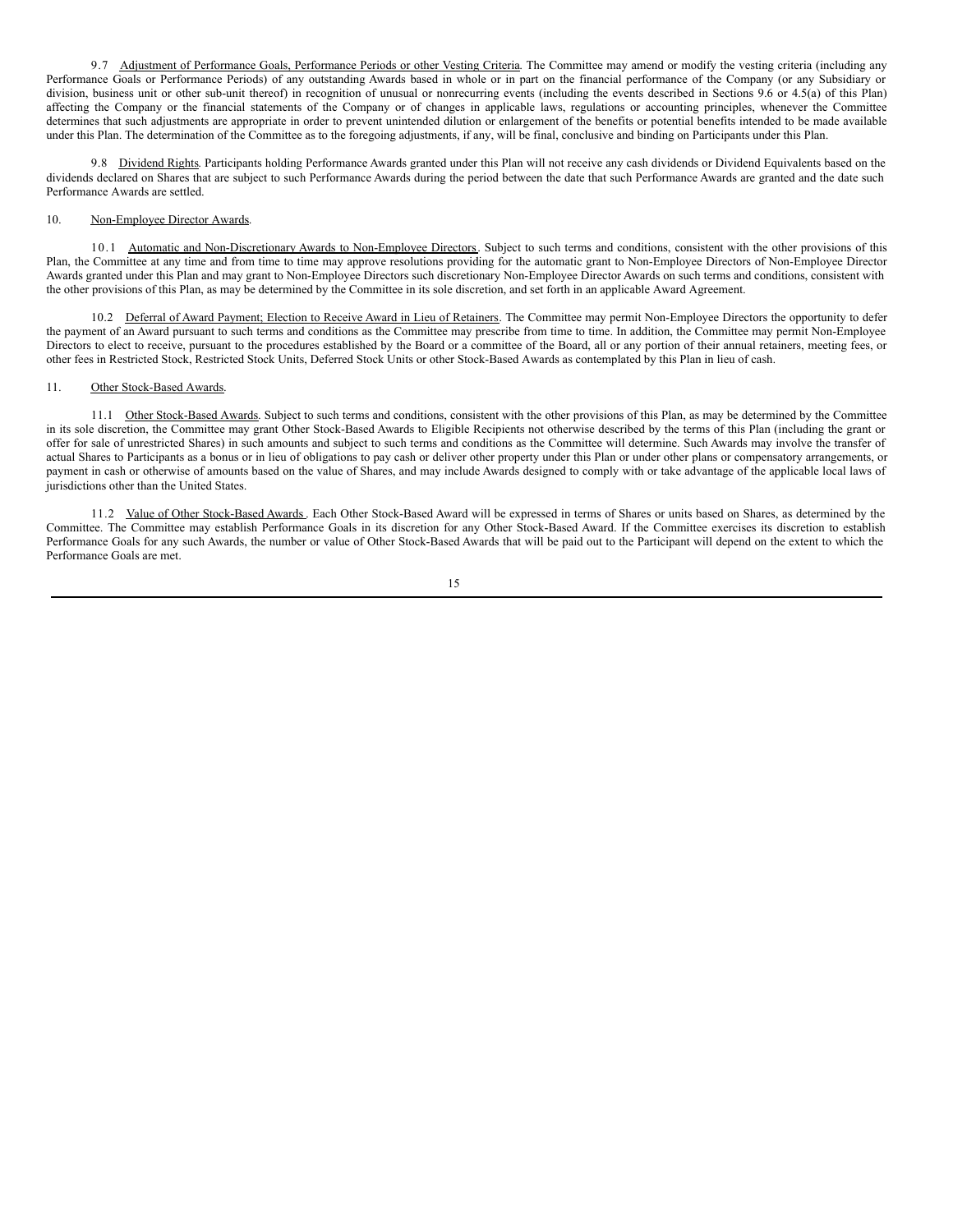11.3 Payment of Other Stock-Based Awards. Payment, if any, with respect to an Other Stock-Based Award will be made in accordance with the terms of the Award, in cash or Shares for any Other Stock-Based Award, as the Committee determines, except to the extent that a Participant has properly elected to defer payment that may be attributable to an Other Stock-Based Award under a Company deferred compensation plan or arrangement.

### 12. Dividend Equivalents.

Subject to the provisions of this Plan and any Award Agreement, any Participant selected by the Committee may be granted Dividend Equivalents based on the dividends declared on Shares that are subject to any Award (including any Award that has been deferred), to be credited as of dividend payment dates, during the period between the date the Award is granted and the date the Award is exercised, vests, settles, is paid or expires, as determined by the Committee. Such Dividend Equivalents will be converted to cash or additional Shares by such formula and at such time and subject to such limitations as may be determined by the Committee and the Committee may provide that such amounts (if any) will be deemed to have been reinvested in additional Shares or otherwise reinvested. Notwithstanding the foregoing, the Committee may not grant Dividend Equivalents based on the dividends declared on Shares that are subject to an Option or Stock Appreciation Right or unvested Performance Awards; and further, no dividend or Dividend Equivalents will be paid out with respect to any unvested Awards.

### 13. Effect of Termination of Employment or Other Service.

13.1 Termination Due to Cause. Unless otherwise expressly provided by the Committee in its sole discretion in an Award Agreement or the terms of an Individual Agreement between the Participant and the Company or one of its Subsidiaries or Affiliates or a plan or policy of the Company applicable to the Participant specifically provides otherwise, and subject to Sections 13.4 and 13.5 of this Plan, in the event a Participant's employment or other service with the Company or any Subsidiary is terminated for Cause:

(a) All outstanding Options and Stock Appreciation Rights held by the Participant as of the effective date of such termination will be immediately terminated and forfeited;

(b) All outstanding but unvested Restricted Stock Awards, Restricted Stock Units, Performance Awards and Other Stock-Based Awards held by the Participant as of the effective date of such termination will be terminated and forfeited; and

(c) All other outstanding Awards to the extent not vested will be immediately terminated and forfeited.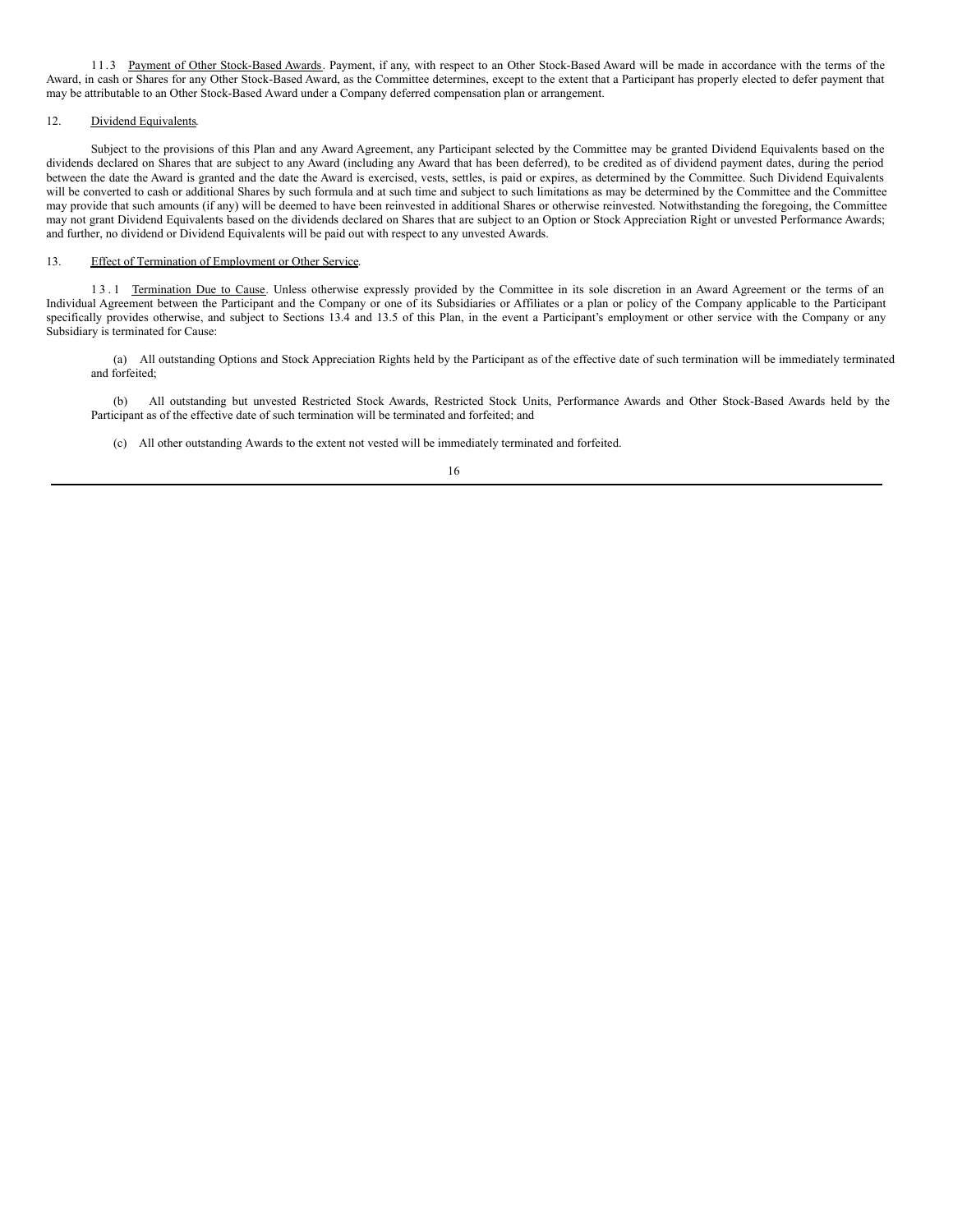13.2 Termination Due to Death, Disability or Retirement. Unless otherwise expressly provided by the Committee in its sole discretion in an Award Agreement between the Participant and the Company or one of its Subsidiaries or Affiliates or the terms of an Individual Agreement or a plan or policy of the Company applicable to the Participant specifically provides otherwise, and subject to Sections 13.4, 13.5 and 15 of this Plan, in the event a Participant's employment or other service with the Company and all Subsidiaries is terminated by reason of death or Disability of a Participant, or in the case of a Participant that is an Employee, Retirement:

(a) All outstanding Options (excluding Non-Employee Director Options in the case of Retirement) and Stock Appreciation Rights held by the Participant as of the effective date of such termination or Retirement will, to the extent exercisable as of the date of such termination or Retirement, remain exercisable for a period of one (1) year after the date of such termination or Retirement (but in no event after the expiration date of any such Option or Stock Appreciation Right) and Options and Stock Appreciation Rights not exercisable as of the date of such termination or Retirement will be terminated and forfeited;

(b) All outstanding unvested Restricted Stock Awards held by the Participant as of the effective date of such termination or Retirement will be terminated and forfeited; and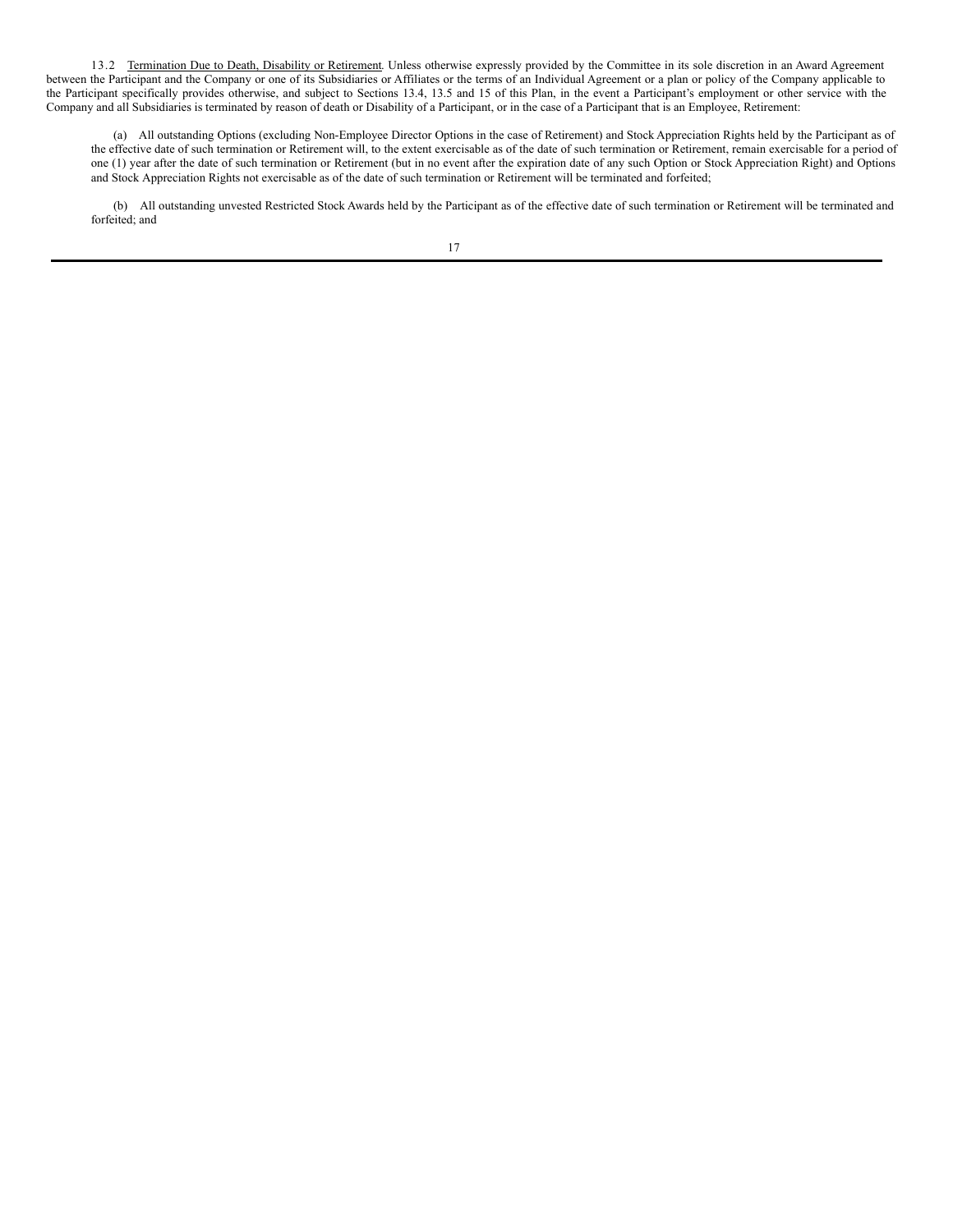(c) All outstanding unvested Restricted Stock Units, Performance Awards, and Other Stock-Based Awards held by the Participant as of the effective date of such termination or Retirement will be terminated and forfeited; provided, however, that with respect to any such Awards the vesting of which is based on the achievement of Performance Goals, if a Participant's employment or other service with the Company or any Subsidiary, as the case may be, is terminated prior to the end of the Performance Period of such Award, but after the conclusion of a portion of the Performance Period (but in no event less than one year), the Committee may, in its sole discretion, cause Shares to be delivered or payment made (except to the extent that a Participant has properly elected to defer income that may be attributable to such Award under a Company deferred compensation plan or arrangement) with respect to the Participant's Award, but only if otherwise earned for the entire Performance Period and only with respect to the portion of the applicable Performance Period completed at the date of such event, with proration based on the number of months or years that the Participant was employed or performed services during the Performance Period. The Committee will consider the provisions of Section 13.5 of this Plan and will have the discretion to consider any other fact or circumstance in making its decision as to whether to deliver such Shares or other payment, including whether the Participant again becomes employed.

13.3 Termination for Reasons Other than Death, Disability or Retirement. Unless otherwise expressly provided by the Committee in its sole discretion in an Award Agreement or the terms of an Individual Agreement between the Participant and the Company or one of its Subsidiaries or Affiliates or a plan or policy of the Company applicable to the Participant specifically provides otherwise, and subject to Sections 13.4, 13.5 and 15 of this Plan, in the event a Participant's employment or other service with the Company and all Subsidiaries is terminated for any reason other than for Cause or death or Disability of a Participant, or in the case of a Participant that is an Employee, Retirement:

(a) All outstanding Options (including Non-Employee Director Options) and Stock Appreciation Rights held by the Participant as of the effective date of such termination will, to the extent exercisable as of such termination, remain exercisable for a period of three (3) months after such termination (but in no event after the expiration date of any such Option or Stock Appreciation Right) and Options and Stock Appreciation Rights not exercisable as of such termination will be terminated and forfeited. If the Participant dies within the three (3) month period referred to in the preceding sentence, the Option or Stock Appreciation Right may be exercised by those entitled to do so under the Participant's will or by the laws of descent and distribution within a period of one (1) year following the Participant's death (but in no event after the expiration date of any such Option or Stock Appreciation Right).

(b) All outstanding unvested Restricted Stock Awards held by the Participant as of the effective date of such termination will be terminated and forfeited;

(c) All outstanding unvested Restricted Stock Units, Performance Awards, and Other Stock-Based Awards held by the Participant as of the effective date of such termination will be terminated and forfeited; provided, however, that with respect to any such Awards the vesting of which is based on the achievement of Performance Goals, if a Participant's employment or other service with the Company or any Subsidiary, as the case may be, is terminated by the Company without Cause prior to the end of the Performance Period of such Award, but after the conclusion of a portion of the Performance Period (but in no event less than one year), the Committee may, in its sole discretion, cause Shares to be delivered or payment made (except to the extent that a Participant has properly elected to defer income that may be attributable to such Award under a Company deferred compensation plan or arrangement) with respect to the Participant's Award, but only if otherwise earned for the entire Performance Period and only with respect to the portion of the applicable Performance Period completed at the date of such event, with proration based on the number of months or years that the Participant was employed or performed services during the Performance Period.

13.4 Modification of Rights upon Termination. Notwithstanding the other provisions of this Section 13, upon a Participant's termination of employment or other service with the Company or any Subsidiary, as the case may be, the Committee may, in its sole discretion (which may be exercised at any time on or after the Grant Date, including following such termination) cause Options or Stock Appreciation Rights (or any part thereof) held by such Participant as of the effective date of such termination to terminate, become or continue to become exercisable or remain exercisable following such termination of employment or service, and Restricted Stock, Restricted Stock Units, Deferred Stock Units, Performance Awards, Non-Employee Director Awards, and Other Stock-Based Awards held by such Participant as of the effective date of such termination to terminate, vest or become free of restrictions and conditions to payment, as the case may be, following such termination of employment or service, in each case in the manner determined by the Committee; provided, however, that (a) no Option or Stock Appreciation Right may remain exercisable beyond its expiration date; and (b) any such action by the Committee adversely affecting any outstanding Award will not be effective without the consent of the affected Participant (subject to the right of the Committee to take whatever action it deems appropriate under Section 4.5, 13.5, 15 or 19 of this Plan).

#### 13.5 Additional Forfeiture Events.

( a ) Effect of Actions Constituting Cause or Adverse Action. Notwithstanding anything in this Plan to the contrary and in addition to the other rights of the Committee under this Plan, including this Section 13.5, if a Participant is determined by the Committee, acting in its sole discretion, to have taken any action that would constitute Cause or an Adverse Action during or within one (1) year after the termination of employment or other service with the Company or a Subsidiary, irrespective of whether such action or the Committee's determination occurs before or after termination of such Participant's employment or other service with the Company or any Subsidiary and irrespective of whether or not the Participant was terminated as a result of such Cause or Adverse Action, (i) all rights of the Participant under this Plan and any Award Agreements evidencing an Award then held by the Participant will terminate and be forfeited without notice of any kind, and (ii) the Committee in its sole discretion will have the authority to rescind the exercise, vesting or issuance of, or payment in respect of, any Awards of the Participant that were exercised, vested or issued, or as to which such payment was made, and to require the Participant to pay to the Company, within ten (10) days of receipt from the Company of notice of such rescission, any amount received or the amount of any gain realized as a result of such rescinded exercise, vesting, issuance or payment (including any dividends paid or other distributions made with respect to any Shares subject to any Award). The Company may defer the exercise of any Option or Stock Appreciation Right for a period of up to six (6) months after receipt of the Participant's written notice of exercise or the issuance of share certificates upon the vesting of any Award for a period of up to six (6) months after the date of such vesting in order for the Committee to make any determination as to the existence of Cause or an Adverse Action. The Company will be entitled to withhold and deduct from future wages of the Participant (or from other amounts that may be due and owing to the Participant from the Company or a Subsidiary) or make other arrangements for the collection of all amounts necessary to satisfy such payment obligations. Unless otherwise provided by the Committee in an applicable Award Agreement, this Section 13.5(a) will not apply to any Participant following a Change in Control.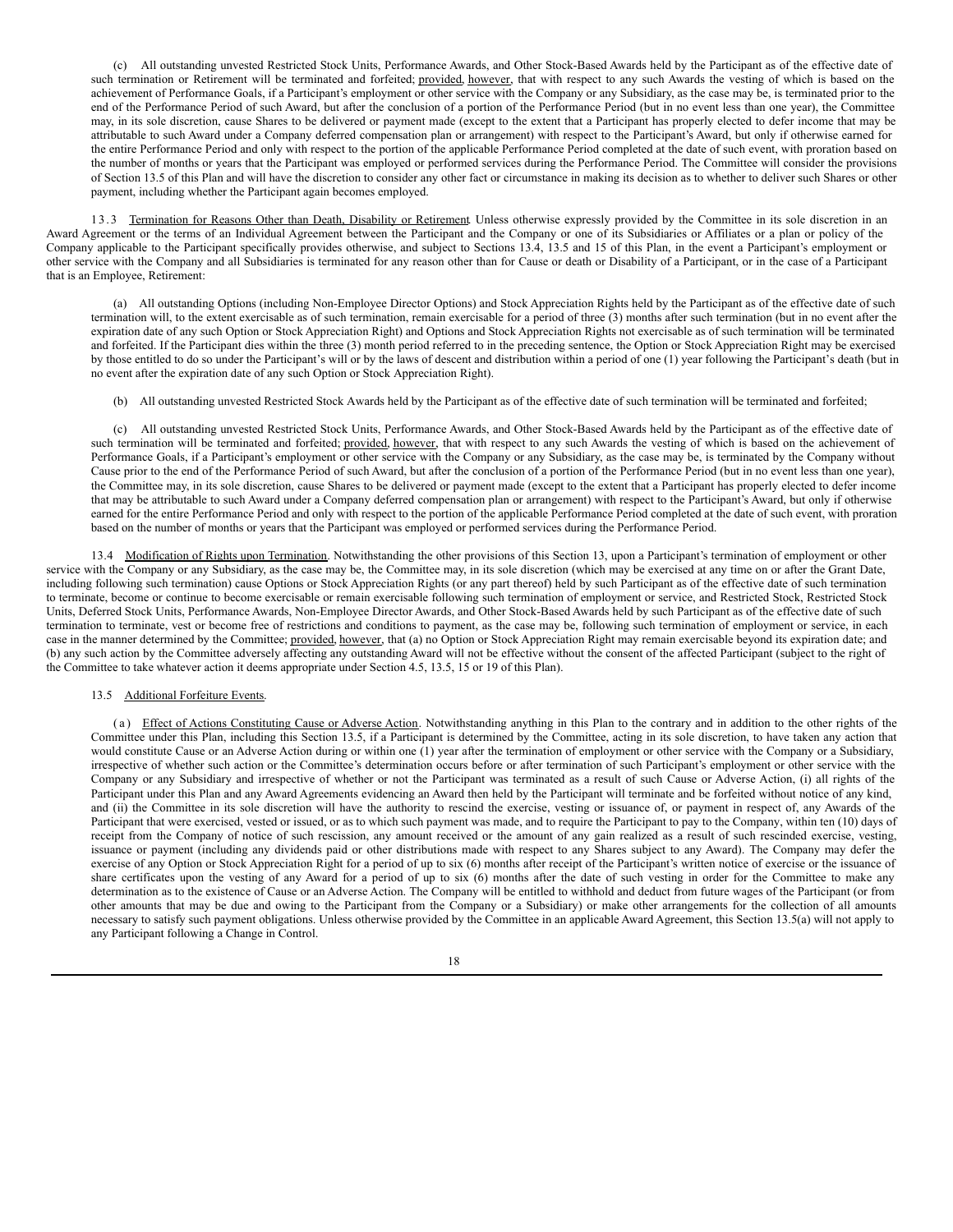(b) Forfeiture or Clawback of Awards Under Applicable Law and Company Policy. If the Company is required to prepare an accounting restatement due to the material noncompliance of the Company, as a result of misconduct, with any financial reporting requirement under the securities laws, then any Participant who is one of the individuals subject to automatic forfeiture under Section 304 of the Sarbanes-Oxley Act of 2002 will reimburse the Company for the amount of any Award received by such individual under this Plan during the 12-month period following the first public issuance or filing with the Securities and Exchange Commission, as the case may be, of the financial document embodying such financial reporting requirement. The Company also may seek to recover any Award made as required by the provisions of the Dodd-Frank Wall Street Reform and Consumer Protection Act or any other clawback, forfeiture or recoupment provision required by Applicable Law or under the requirements of any stock exchange or market upon which the Shares are then listed or traded. In addition, all Awards under this Plan will be subject to forfeiture or other penalties pursuant to any clawback or forfeiture policy of the Company, as in effect from time to time, and such forfeiture and/or penalty conditions or provisions as determined by the Committee and set forth in the applicable Award Agreement.

### 14. Payment of Withholding Taxes.

14.1 General Rules. The Company is entitled to (a) withhold and deduct from future wages of the Participant (or from other amounts that may be due and owing to the Participant from the Company or a Subsidiary), or make other arrangements for the collection of, all amounts the Company reasonably determines are necessary to satisfy any and all federal, foreign, state, provincial and local withholding and employment related tax requirements attributable to an Award, including the grant, exercise, vesting or settlement of, or payment of dividends with respect to, an Award or a disqualifying disposition of stock received upon exercise of an Incentive Stock Option, or (b) require the Participant promptly to remit the amount of such withholding to the Company before taking any action, including issuing any Shares, with respect to an Award. When withholding Shares for taxes is effected under this Plan, it will be withheld only up to an amount based on the maximum statutory tax rates in the Participant's applicable tax jurisdiction or such other rate that will not trigger a negative accounting impact on the Company.

14.2 Special Rules. The Committee may, in its sole discretion and upon terms and conditions established by the Committee, permit or require a Participant to satisfy, in whole or in part, any withholding or employment related tax obligation described in Section 14.1 of this Plan by withholding Shares underlying an Award, by electing to tender, or by attestation as to ownership of, Previously Acquired Shares, by delivery of a Broker Exercise Notice or a combination of such methods. For purposes of satisfying a Participant's withholding or employment-related tax obligation, Shares withheld by the Company or Previously Acquired Shares tendered or covered by an attestation will be valued at their Fair Market Value on the Tax Date.

#### 15. Change in Control.

15.1 Definition of Change in Control. Unless otherwise provided in an Award Agreement or Individual Agreement between the Participant and the Company or one of its Subsidiaries or Affiliates, a "Change in Control" will mean the occurrence of any of the following:

(a) The acquisition, other than from the Company, by any individual, entity or group (within the meaning of Section 13(d)(3) or 14(d)(2) of the Exchange Act) of beneficial ownership (within the meaning of Rule 13d-3 promulgated under the Exchange Act) of fifty percent (50%) or more of either the then outstanding Shares of the Company or the combined voting power of the then outstanding voting securities of the Company entitled to vote generally in the election of directors; or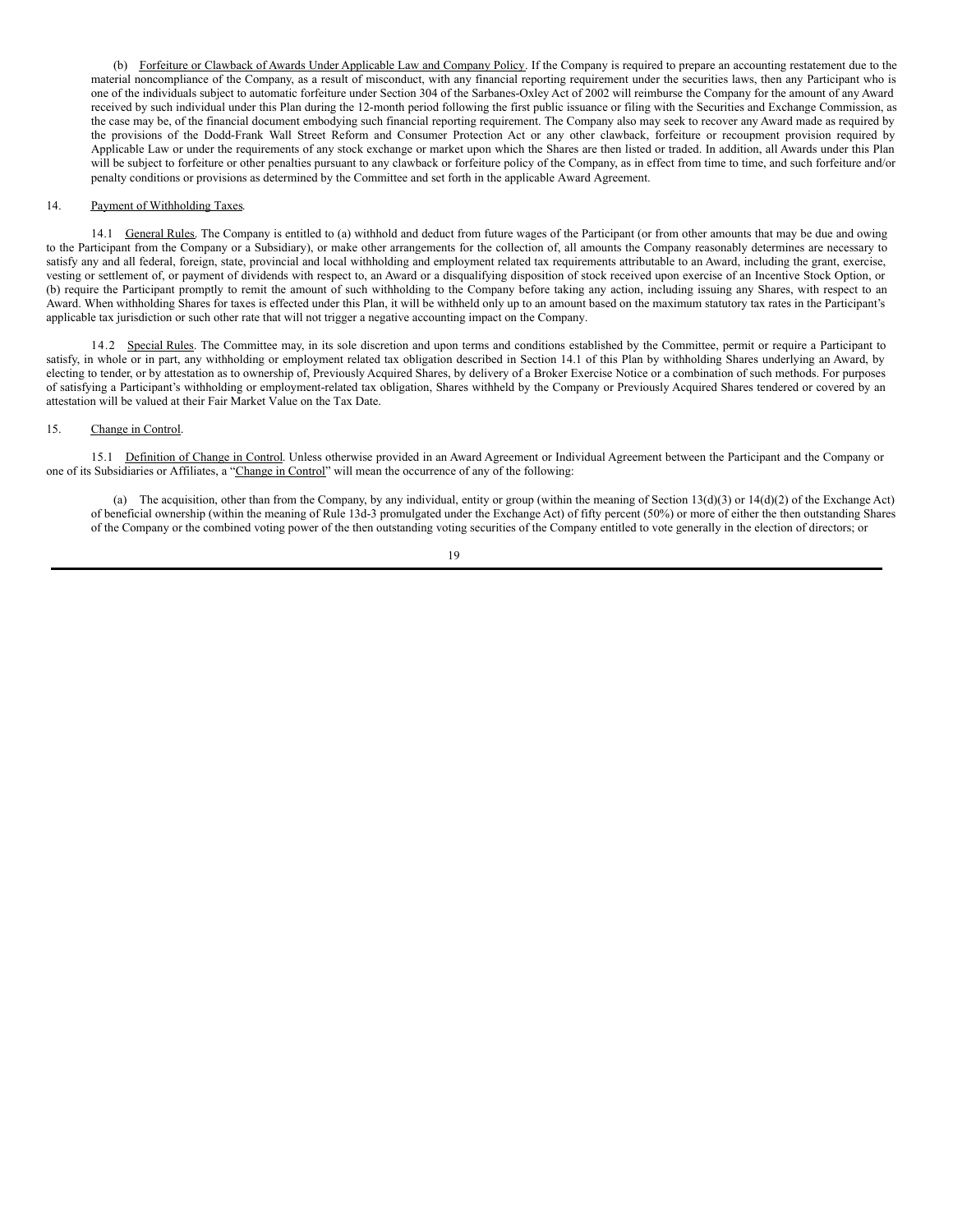(b) The consummation of a reorganization, merger or consolidation of the Company, in each case, with respect to which all or substantially all of the individuals and entities who were the respective beneficial owners of the Common Shares and voting securities of the Company immediately prior to such reorganization, merger or consolidation do not, following such reorganization, merger or consolidation, beneficially own, directly or indirectly, more than fifty percent (50%) of, respectively, the then outstanding Shares and the combined voting power of the then outstanding voting securities entitled to vote generally in the election of directors, as the case may be, of the corporation resulting from such reorganization, merger or consolidation; or

(c) a complete liquidation or dissolution of the Company or the sale or other disposition of all or substantially all of the assets of the Company.

15.2 Effect of Change in Control. Subject to the terms of the applicable Award Agreement or an Individual Agreement, in the event of a Change in Control, the Committee (as constituted prior to such Change in Control) may, in its discretion:

(a) require that shares of stock of the corporation resulting from such Change in Control, or a parent corporation thereof, be substituted for some or all of the Shares subject to an outstanding Award, with an appropriate and equitable adjustment to such Award as shall be determined by the Board in accordance with Section 4.5;

provide that (i) some or all outstanding Options shall become exercisable in full or in part, either immediately or upon a subsequent termination of employment, (ii) the restrictions or vesting applicable to some or all outstanding Restricted Stock Awards and Restricted Stock Units shall lapse in full or in part, either immediately or upon a subsequent termination of employment, (iii) the Performance Period applicable to some or all outstanding Awards shall lapse in full or in part, and/or (iv) the Performance Goals applicable to some or all outstanding Awards shall be deemed to be satisfied at the target or any other level; and/or

require outstanding Awards, in whole or in part, to be surrendered to the Company by the holder, and to be immediately cancelled by the Company, and to provide for the holder to receive (A) a cash payment in an amount determined pursuant to Section 15.3 below; (B) shares of capital stock of the corporation resulting from or succeeding to the business of the Company pursuant to such Change in Control, or a parent corporation thereof, having a fair market value not less than the amount determined under clause (A) above; or (C) a combination of the payment of cash pursuant to clause (A) above and the issuance of shares pursuant to clause (B) above.

15.3 Alternative Treatment of Incentive Awards In connection with a Change in Control and subject to Section 18, the Committee, in its sole discretion, either in an Award Agreement at the time of grant of an Award or at any time after the grant of such an Award, in lieu of providing a substitute award to a Participant pursuant to Section 15.2(a), may determine that any or all outstanding Awards granted under this Plan, whether or not exercisable or vested, as the case may be, will be canceled and terminated and that in connection with such cancellation and termination the holder of such Award will receive for each Share subject to such Award a cash payment (or the delivery of shares of stock, other securities or a combination of cash, stock and securities with a fair market value (as determined by the Committee in good faith) equivalent to such cash payment) equal to the difference, if any, between the consideration received by shareholders of the Company in respect of a Share in connection with such Change in Control and the purchase price per share, if any, under the Award, multiplied by the number of Shares subject to such Award (or in which such Award is denominated); provided, however, that if such product is zero (\$0) or less or to the extent that the Award is not then exercisable, the Award may be canceled and terminated without payment therefor. If any portion of the consideration pursuant to a Change in Control may be received by holders of Shares on a contingent or delayed basis, the Committee may, in its sole discretion, determine the fair market value per share of such consideration as of the time of the Change in Control on the basis of the Committee's good faith estimate of the present value of the probable future payment of such consideration. Notwithstanding the foregoing, any Shares issued pursuant to an Award that immediately prior to the effectiveness of the Change in Control are subject to no further restrictions pursuant to this Plan or an Award Agreement (other than pursuant to the securities laws) will be deemed to be outstanding Shares and receive the same consideration as other outstanding Shares in connection with the Change in Control.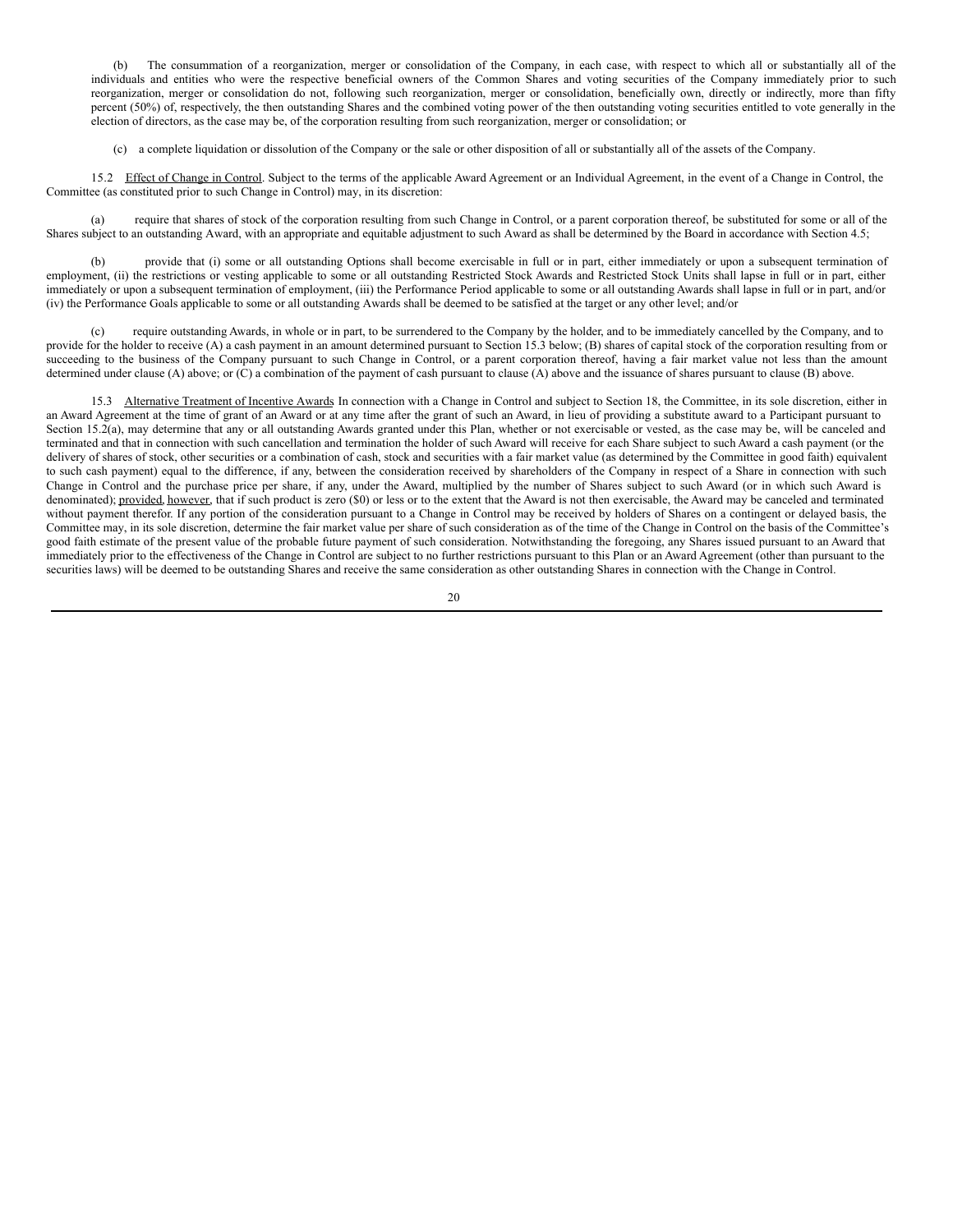15.4 Limitation on Change in Control Payments. Notwithstanding anything in this Section 15 to the contrary, if, with respect to a Participant, the acceleration of the vesting of an Award or the payment of cash in exchange for all or part of a Stock-Based Award (which acceleration or payment could be deemed a "payment" within the meaning of Section 280G(b)(2) of the Code), together with any other "payments" that such Participant has the right to receive from the Company or any corporation that is a member of an "affiliated group" (as defined in Section 1504(a) of the Code without regard to Section 1504(b) of the Code) of which the Company is a member, would constitute a "parachute payment" (as defined in Section 280G(b)(2) of the Code), then the "payments" to such Participant pursuant to Section 15.2 or Section 15.3 of this Plan will be reduced (or acceleration of vesting eliminated) to the largest amount as will result in no portion of such "payments" being subject to the excise tax imposed by Section 4999 of the Code; provided, however, that such reduction will be made only if the aggregate amount of the payments after such reduction exceeds the difference between (a) the amount of such payments absent such reduction minus (b) the aggregate amount of the excise tax imposed under Section 4999 of the Code attributable to any such excess parachute payments; and provided, further that such payments will be reduced (or acceleration of vesting eliminated) by first eliminating vesting of Options with an exercise price above the then Fair Market Value of a Share that have a positive value for purposes of Section 280G of the Code, followed by reducing or eliminating payments or benefits pro rata among Awards that are deferred compensation subject to Section 409A of the Code, and, if a further reduction is necessary, by reducing or eliminating payments or benefits pro rata among Awards that are not subject to Section 409A of the Code. Notwithstanding the foregoing sentence, if a Participant is subject to a separate agreement with the Company or a Subsidiary that expressly addresses the potential application of Section 280G or 4999 of the Code, then this Section 15.4 will not apply and any "payments" to a Participant pursuant to Section 15 of this Plan will be treated as "payments" arising under such separate agreement; provided, however, such separate agreement may not modify the time or form of payment under any Award that constitutes deferred compensation subject to Section 409A of the Code if the modification would cause such Award to become subject to the adverse tax consequences specified in Section 409A of the Code.

15.5 Exceptions. Notwithstanding anything in this Section 15 to the contrary, individual Award Agreements or Individual Agreements between a Participant and the Company or one of its Subsidiaries or Affiliates may contain provisions with respect to vesting, payment or treatment of Awards upon the occurrence of a Change in Control, and the terms of any such Award Agreement or Individual Agreement will govern to the extent of any inconsistency with the terms of this Section 15. The Committee will not be obligated to treat all Awards subject to this Section 15 in the same manner. The timing of any payment under this Section 15 may be governed by any election to defer receipt of a payment made under a Company deferred compensation plan or arrangement.

### 16. Rights of Eligible Recipients and Participants; Transferability.

16.1 Employment. Nothing in this Plan or an Award Agreement will interfere with or limit in any way the right of the Company or any Subsidiary to terminate the employment or service of any Eligible Recipient or Participant at any time, nor confer upon any Eligible Recipient or Participant any right to continue employment or other service with the Company or any Subsidiary.

16.2 No Rights to Awards. No Participant or Eligible Recipient will have any claim to be granted any Award under this Plan.

16.3 Rights as a Shareholder. Except as otherwise provided in the Award Agreement, a Participant will have no rights as a shareholder with respect to Shares covered by any Stock-Based Award unless and until the Participant becomes the holder of record of such Shares and then subject to any restrictions or limitations as provided herein or in the Award Agreement.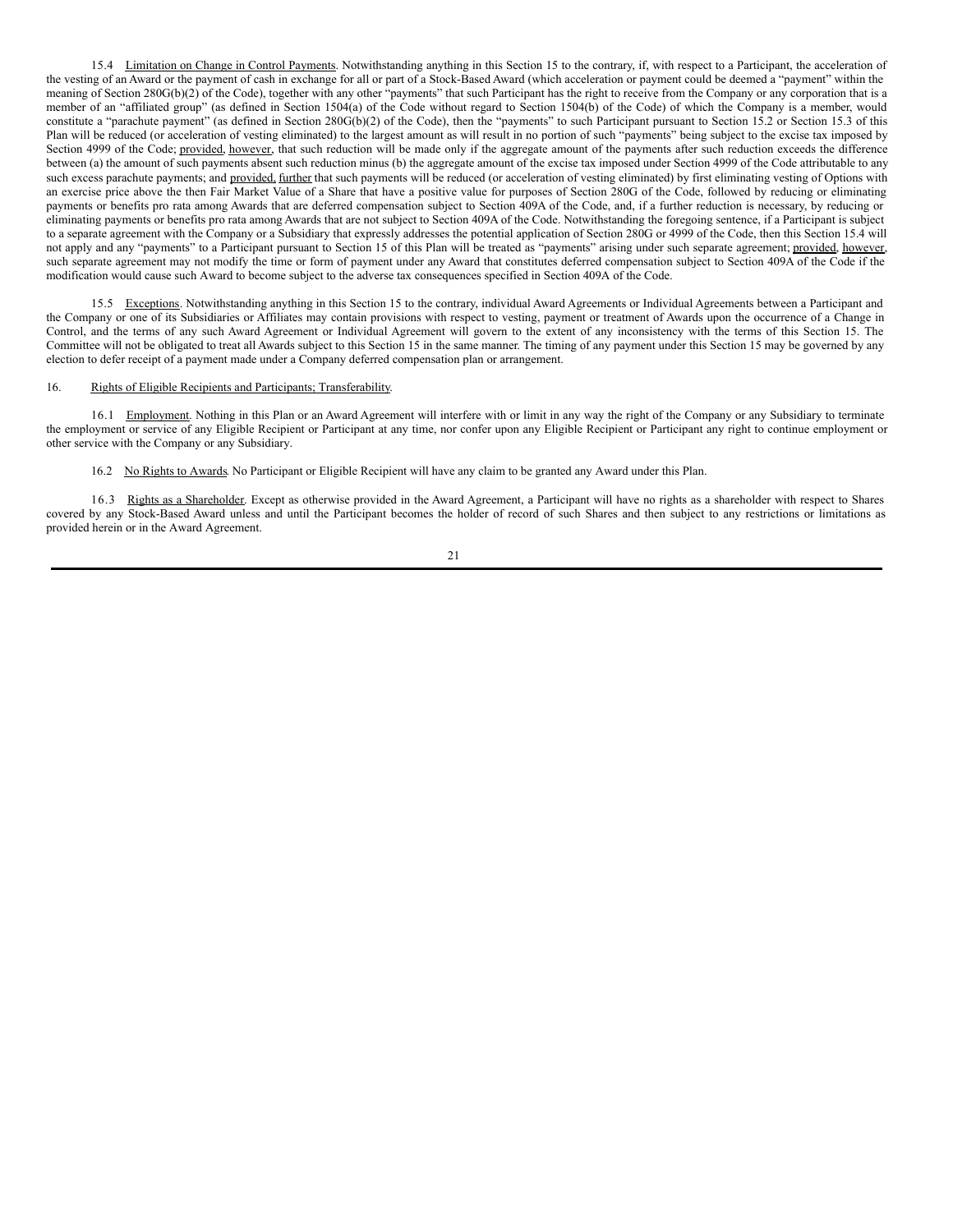### 16.4 Restrictions on Transfer.

(a) Except pursuant to testamentary will or the laws of descent and distribution or as otherwise expressly permitted by subsections (b) and (c) below, no right or interest of any Participant in an Award prior to the exercise (in the case of Options or Stock Appreciation Rights) or vesting, issuance or settlement of such Award will be assignable or transferable, or subjected to any lien, during the lifetime of the Participant, either voluntarily or involuntarily, directly or indirectly, by operation of law or otherwise.

(b) A Participant will be entitled to designate a beneficiary to receive an Award upon such Participant's death, and in the event of such Participant's death, payment of any amounts due under this Plan will be made to, and exercise of any Options or Stock Appreciation Rights (to the extent permitted pursuant to Section 13 of this Plan) may be made by, such beneficiary. If a deceased Participant has failed to designate a beneficiary, or if a beneficiary designated by the Participant fails to survive the Participant, payment of any amounts due under this Plan will be made to, and exercise of any Options or Stock Appreciation Rights (to the extent permitted pursuant to Section 13 of this Plan) may be made by, the Participant's legal representatives, heirs and legatees. If a deceased Participant has designated a beneficiary and such beneficiary survives the Participant but dies before complete payment of all amounts due under this Plan or exercise of all exercisable Options or Stock Appreciation Rights, then such payments will be made to, and the exercise of such Options or Stock Appreciation Rights may be made by, the legal representatives, heirs and legatees of the beneficiary.

(c) Upon a Participant's request, the Committee may, in its sole discretion, permit a transfer of all or a portion of a Non-Statutory Stock Option, other than for value, to such Participant's child, stepchild, grandchild, parent, stepparent, grandparent, spouse, former spouse, sibling, niece, nephew, mother-in-law, father-in-law, son-in-law, daughter-in-law, brother-in-law, or sister-in-law, any person sharing such Participant's household (other than a tenant or employee), a trust in which any of the foregoing have more than fifty percent (50%) of the beneficial interests, a foundation in which any of the foregoing (or the Participant) control the management of assets, and any other entity in which these persons (or the Participant) own more than fifty percent (50%) of the voting interests. Any permitted transferee will remain subject to all the terms and conditions applicable to the Participant prior to the transfer. A permitted transfer may be conditioned upon such requirements as the Committee may, in its sole discretion, determine, including execution or delivery of appropriate acknowledgements, opinion of counsel, or other documents by the transferee.

(d) The Committee may impose such restrictions on any Shares acquired by a Participant under this Plan as it may deem advisable, including minimum holding period requirements, restrictions under applicable federal securities laws, under the requirements of any stock exchange or market upon which the Common Shares are then listed or traded, or under any blue sky or state securities laws applicable to such Shares or the Company's insider trading policy.

16.5 Non-Exclusivity of this Plan. Nothing contained in this Plan is intended to modify or rescind any previously approved compensation plans or programs of the Company or create any limitations on the power or authority of the Board to adopt such additional or other compensation arrangements as the Board may deem necessary or desirable.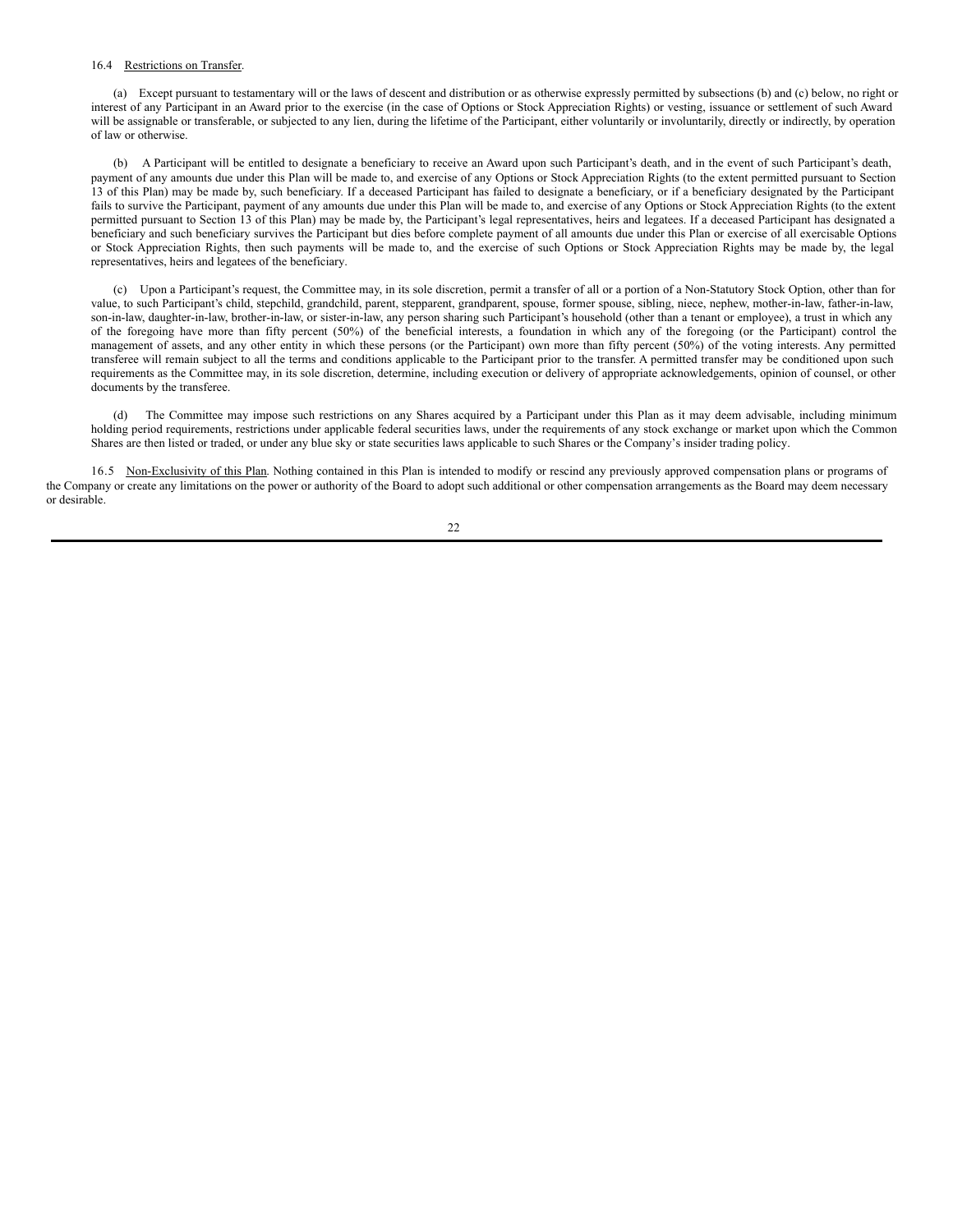### 17. Securities Law and Other Restrictions.

Notwithstanding any other provision of this Plan or any Award Agreements entered into pursuant to this Plan, the Company will not be required to issue any Shares under this Plan, and a Participant may not sell, assign, transfer or otherwise dispose of Shares issued pursuant to Awards granted under this Plan, unless (a) there is in effect with respect to such Shares a registration statement under the Securities Act and any applicable securities laws of a state or foreign jurisdiction or an exemption from such registration under the Securities Act and applicable state or foreign securities laws, and (b) there has been obtained any other consent, approval or permit from any other U.S. or foreign regulatory body which the Committee, in its sole discretion, deems necessary or advisable. The Company may condition such issuance, sale or transfer upon the receipt of any representations or agreements from the parties involved, and the placement of any legends on certificates representing Shares, as may be deemed necessary or advisable by the Company in order to comply with such securities law or other restrictions.

### 18. Deferred Compensation; Compliance with Section 409A.

It is intended that all Awards issued under this Plan be in a form and administered in a manner that will comply with the requirements of Section 409A of the Code, or the requirements of an exception to Section 409A of the Code, and the Award Agreements and this Plan will be construed and administered in a manner that is consistent with and gives effect to such intent. The Committee is authorized to adopt rules or regulations deemed necessary or appropriate to qualify for an exception from or to comply with the requirements of Section 409A of the Code. With respect to an Award that constitutes a deferral of compensation subject to Code Section 409A: (a) if any amount is payable under such Award upon a termination of service, a termination of service will be treated as having occurred only at such time the Participant has experienced a Separation from Service; (b) if any amount is payable under such Award upon a Disability, a Disability will be treated as having occurred only at such time the Participant has experienced a "disability" as such term is defined for purposes of Code Section 409A; (c) if any amount is payable under such Award on account of the occurrence of a Change in Control, a Change in Control will be treated as having occurred only at such time a "change in the ownership or effective control of the corporation or in the ownership of a substantial portion of the assets of the corporation" as such terms are defined for purposes of Code Section 409A; (d) if any amount becomes payable under such Award on account of a Participant's Separation from Service at such time as the Participant is a "specified employee" within the meaning of Code Section 409A, then no payment will be made, except as permitted under Code Section 409A, prior to the first business day after the earlier of (i) the date that is six months after the date of the Participant's Separation from Service or (ii) the Participant's death; and (e) no amendment to or payment under such Award will be made except and only to the extent permitted under Code Section 409A.

#### 19. Amendment, Modification and Termination.

19.1 Generally. Subject to other subsections of this Section 19 and Sections 3.4 and 19.3 of this Plan, the Board at any time may suspend or terminate this Plan (or any portion thereof) or terminate any outstanding Award Agreement and the Committee, at any time and from time to time, may amend this Plan or amend or modify the terms of an outstanding Award. The Committee's power and authority to amend or modify the terms of an outstanding Award includes the authority to modify the number of Shares or other terms and conditions of an Award, extend the term of an Award, accept the surrender of any outstanding Award or, to the extent not previously exercised or vested, authorize the grant of new Awards in substitution for surrendered Awards; provided, however that the amended or modified terms are permitted by this Plan as then in effect and that any Participant adversely affected by such amended or modified terms has consented to such amendment or modification.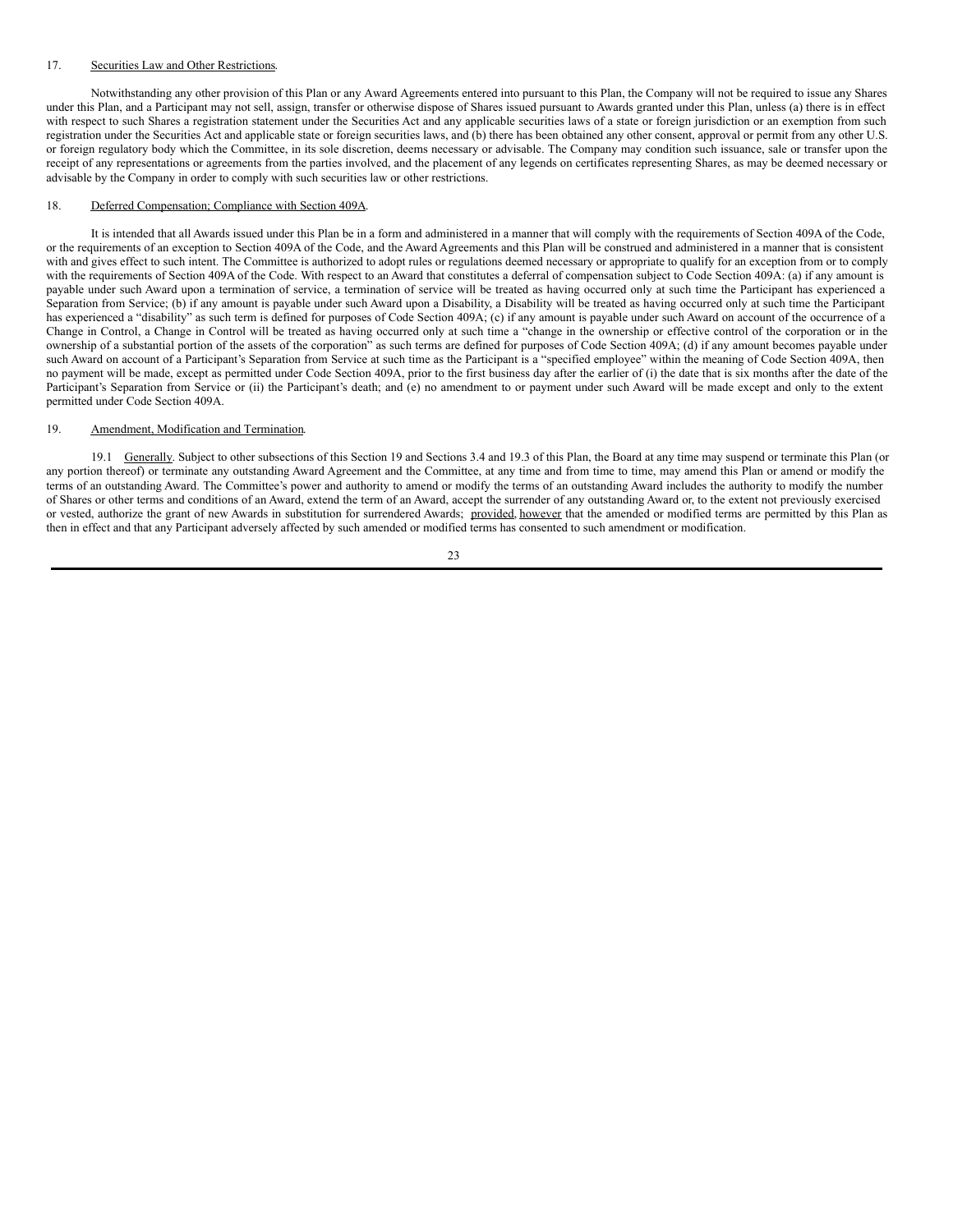19.2 Shareholder Approval. No amendments to this Plan will be effective without approval of the Company's shareholders if: (a) shareholder approval of the amendment is then required pursuant to Section 422 of the Code, the rules of the primary stock exchange or stock market on which the Common Shares are then traded, applicable corporate laws or regulations, or other Applicable Law, and the applicable laws of any foreign country or jurisdiction where Awards are, or will be, granted under this Plan; or (b) such amendment would: (i) modify Section 3.4 of this Plan; (ii) materially increase benefits accruing to Participants; (iii) increase the aggregate number of Shares issued or issuable under this Plan; (iv) increase any limitation set forth in this Plan on the number of Shares which may be issued or the aggregate value of Awards which may be made, in respect of any type of Award to any single Participant during any specified period; (v) modify the eligibility requirements for Participants in this Plan; or (vi) reduce the minimum exercise price or grant price as set forth in Sections 6.3 and 7.3 of this Plan.

19.3 Awards Previously Granted. Notwithstanding any other provision of this Plan to the contrary, no termination, suspension or amendment of this Plan may adversely affect any outstanding Award without the consent of the affected Participant; provided, however, that this sentence will not impair the right of the Committee to take whatever action it deems appropriate under Sections 4.5, 9.7, 13, 15, 18 or 19.4 of this Plan.

19.4 Amendments to Conform to Law. Notwithstanding any other provision of this Plan to the contrary, the Committee may amend this Plan or an Award Agreement, to take effect retroactively or otherwise, as deemed necessary or advisable for the purpose of conforming this Plan or an Award Agreement to any present or future law relating to plans of this or similar nature, and to the administrative regulations and rulings promulgated thereunder. By accepting an Award under this Plan, a Participant agrees to any amendment made pursuant to this Section 19.4 to any Award granted under this Plan without further consideration or action.

### 20. Substituted Awards.

The Committee may grant Awards under this Plan in substitution for stock and stock-based awards held by employees of another entity who become employees of the Company or a Subsidiary as a result of a merger or consolidation of the former employing entity with the Company or a Subsidiary or the acquisition by the Company or a Subsidiary of property or stock of the former employing corporation. The Committee may direct that the substitute Awards be granted on such terms and conditions as the Committee considers appropriate in the circumstances.

### 21. Duration of this Plan.

This Plan will terminate at midnight on May 21, 2029, and may be terminated prior to such time by Board action. No Award will be granted after termination of this Plan, but Awards outstanding upon termination of this Plan will remain outstanding in accordance with their applicable terms and conditions and the terms and conditions of this Plan.

### 22. Miscellaneous.

22.1 Usage. In this Plan, except where otherwise indicated by clear contrary intention, (a) any masculine term used herein also will include the feminine, (b) the plural will include the singular, and the singular will include the plural, (c) "including" (and with correlative meaning "include") means including without limiting the generality of any description preceding such term, and (d) "or" is used in the inclusive sense of "and/or".

22.2 Relationship to Other Benefits. Neither Awards made under this Plan nor Shares or cash paid pursuant to such Awards under this Plan will be included as "compensation" for purposes of computing the benefits payable to any Participant under any pension, retirement (qualified or non-qualified), savings, profit sharing, group insurance, welfare, or benefit plan of the Company or any Subsidiary unless provided otherwise in such plan.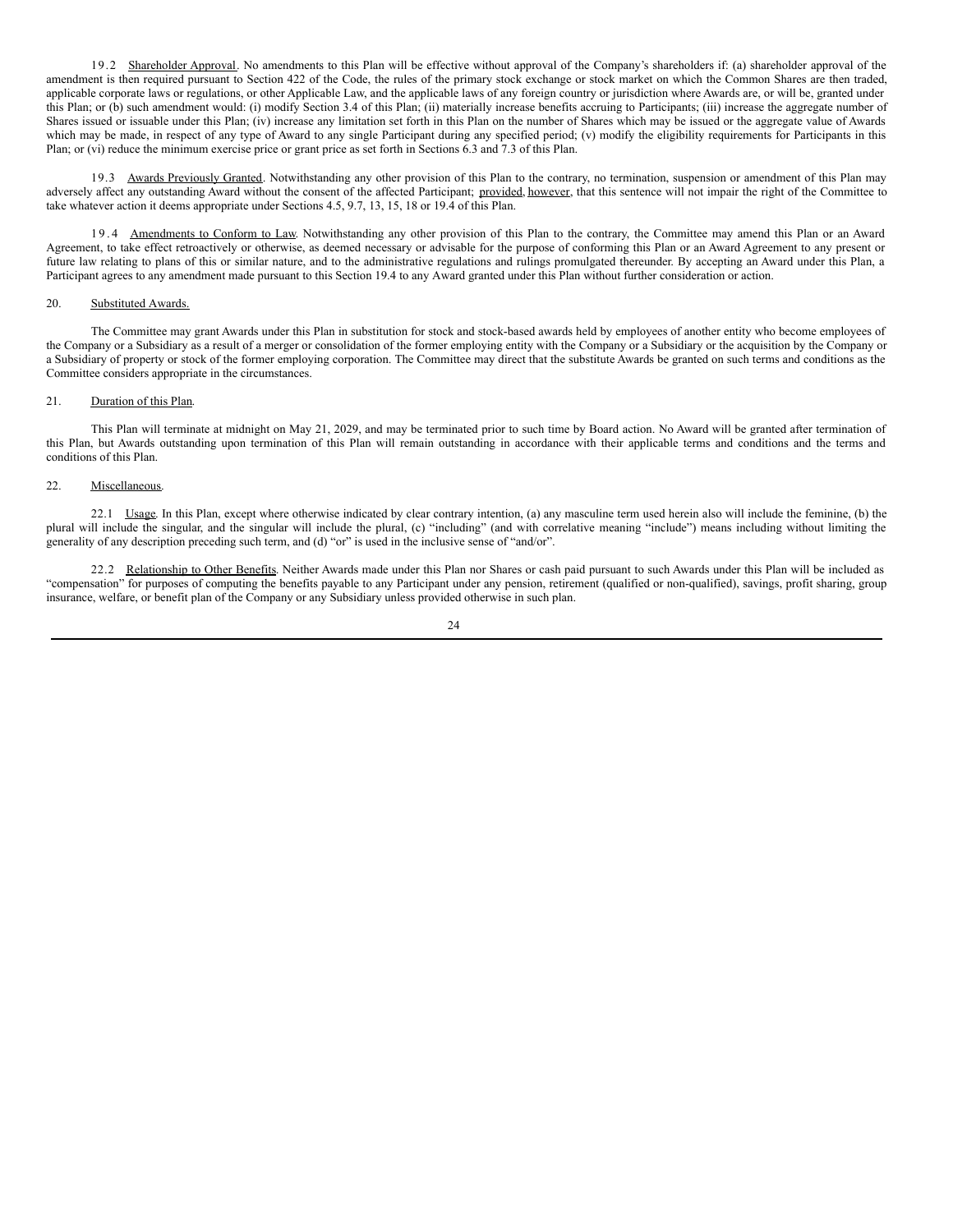22.3 Fractional Shares. No fractional Shares will be issued or delivered under this Plan or any Award. The Committee will determine whether cash, other Awards or other property will be issued or paid in lieu of fractional Shares or whether such fractional Shares or any rights thereto will be forfeited or otherwise eliminated by rounding up or down.

22.4 Governing Law. Except to the extent expressly provided herein or in connection with other matters of corporate governance and authority (all of which will be governed by the laws of the Company's jurisdiction of incorporation), the validity, construction, interpretation, administration and effect of this Plan and any rules, regulations and actions relating to this Plan will be governed by and construed exclusively in accordance with the laws of the State of Delaware, notwithstanding the conflicts of laws principles of any jurisdictions.

22.5 Successors. All obligations of the Company under this Plan with respect to Awards granted hereunder will be binding on any successor to the Company, whether the existence of such successor is the result of a direct or indirect purchase, merger, consolidation or otherwise, of all or substantially all of the business or assets of the Company.

22.6 Construction. Wherever possible, each provision of this Plan and any Award Agreement will be interpreted so that it is valid under the Applicable Law. If any provision of this Plan or any Award Agreement is to any extent invalid under the Applicable Law, that provision will still be effective to the extent it remains valid. The remainder of this Plan and the Award Agreement also will continue to be valid, and the entire Plan and Award Agreement will continue to be valid in other jurisdictions.

22.7 Delivery and Execution of Electronic Documents. To the extent permitted by Applicable Law, the Company may: (a) deliver by email or other electronic means (including posting on a Web site maintained by the Company or by a third party under contract with the Company) all documents relating to this Plan or any Award hereunder (including prospectuses required by the Securities and Exchange Commission) and all other documents that the Company is required to deliver to its security holders (including annual reports and proxy statements), and (b) permit Participants to use electronic, internet or other non-paper means to execute applicable Plan documents (including Award Agreements) and take other actions under this Plan in a manner prescribed by the Committee.

22.8 No Representations or Warranties Regarding Tax Effect. Notwithstanding any provision of this Plan to the contrary, the Company and its Subsidiaries, the Board, and the Committee neither represent nor warrant the tax treatment under any federal, state, local, or foreign laws and regulations thereunder (individually and collectively referred to as the "Tax Laws") of any Award granted or any amounts paid to any Participant under this Plan including, but not limited to, when and to what extent such Awards or amounts may be subject to tax, penalties, and interest under the Tax Laws.

22.9 Unfunded Plan. Participants will have no right, title or interest whatsoever in or to any investments that the Company or its Subsidiaries may make to aid it in meeting its obligations under this Plan. Nothing contained in this Plan, and no action taken pursuant to its provisions, will create or be construed to create a trust of any kind, or a fiduciary relationship between the Company and any Participant, beneficiary, legal representative, or any other individual. To the extent that any individual acquires a right to receive payments from the Company or any Subsidiary under this Plan, such right will be no greater than the right of an unsecured general creditor of the Company or the Subsidiary, as the case may be. All payments to be made hereunder will be paid from the general funds of the Company or the Subsidiary, as the case may be, and no special or separate fund will be established and no segregation of assets will be made to assure payment of such amounts except as expressly set forth in this Plan.